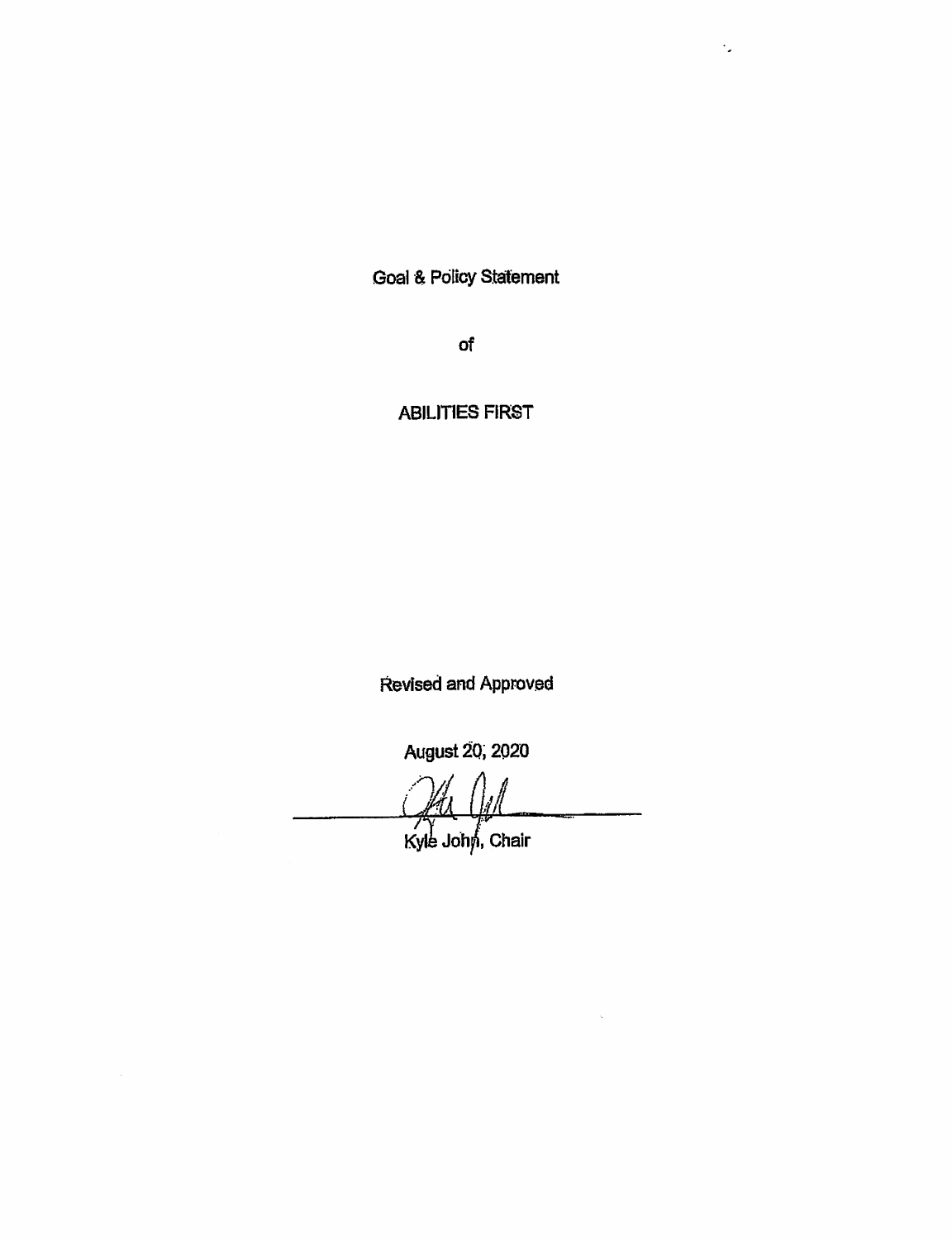# GOAL & POLICY STATEMENT

| $\mathbf{L}$ |                                                                                                              |
|--------------|--------------------------------------------------------------------------------------------------------------|
| II.          |                                                                                                              |
| IV.          | BOARD PHILOSOPHY AS TO THE FUNDING OF SERVICES 12                                                            |
|              |                                                                                                              |
|              | POLICY #1 - SERVICES TO CHILDREN UNDER THE AGE OF 16  12                                                     |
|              |                                                                                                              |
|              |                                                                                                              |
|              |                                                                                                              |
|              | POLICY #5 - PAYMENT FOR SERVICES OF CLIENTS OUTSIDE GREENE                                                   |
|              |                                                                                                              |
|              | POLICY #6 - CORPORATIONS' BUSINESS ARRANGEMENTS WITH OTHER                                                   |
|              |                                                                                                              |
|              | POLICY #8 - OWNERSHIP OR ACCOUNTABILITY OF FUNDS EXPENDED                                                    |
|              |                                                                                                              |
|              | POLICY #10 - RENOVATION OR EXPANSION OF EXISTING PRIVATELY<br>OWNED FACILITIES OR BOARD OWNED FACILITIES  16 |
|              |                                                                                                              |
|              | POLICY #12 - BOARD SURPLUS (UNBUDGETED) FUNDS  20                                                            |
| V.           |                                                                                                              |
| VI.          | POLICIES REGARDING SHELTERED WORKSHOPS 22                                                                    |
| VII.         | POLICIES REGARDING THE BOARD'S APPLICATION PROCESS  22                                                       |
| VIII.        |                                                                                                              |
|              |                                                                                                              |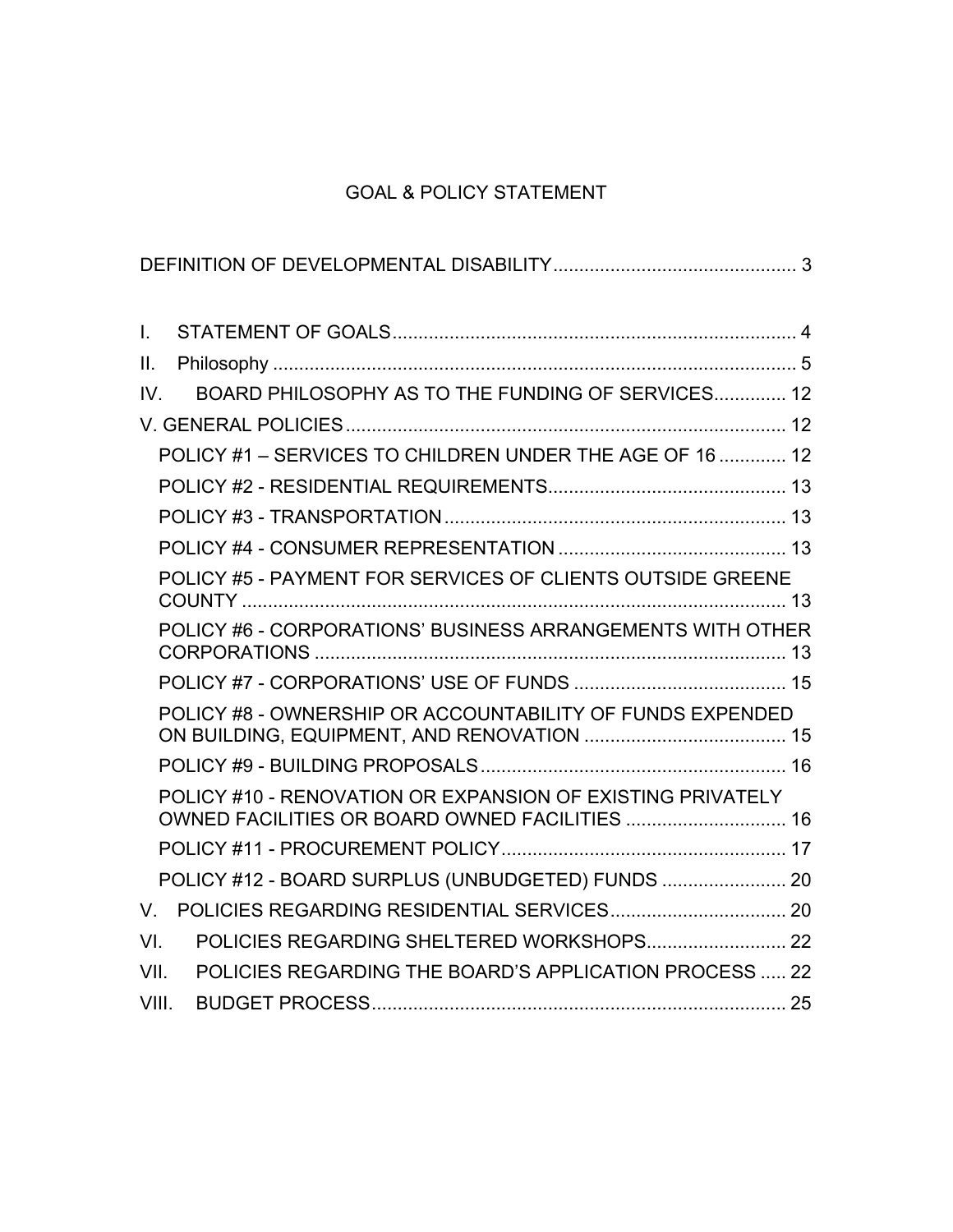DEVELOPMENTAL DISABILITY is defined in Section 205.968 RSMo., as:

- A) A disability which is attributable to intellectual disability (also called mental retardation), cerebral palsy, epilepsy, head injury, autism, or a learning disability related to a brain dysfunction or a similar condition found by comprehensive evaluation to be closely related to such conditions, or to require habilitation similar to that required for persons with intellectual disability;
	- a) Which originated before age eighteen; and
	- b) Which can be expected to continue indefinitely.

#### OR

- B) A developmental disability as defined in Section 630.005 RSMo., as a disability:
	- 1.) Which is attributable to:
		- a) Intellectual disability, cerebral palsy, epilepsy, head injury or autism, or a learning disability related to a brain dysfunction; or
		- b) Any other mental or physical impairment or combination of mental or physical impairments; and
	- 2.) Is manifested before the person attains age twenty-two (22);
	- 3.) Is likely to continue indefinitely;
	- 4.) Results in substantial functional limitations in two (2) or more of the following six (6) areas of major life activities:
		- self-care;
		- receptive and expressive language development and use;
		- learning;
		- self-direction:
		- capacity for independent living or economic self-sufficiency;
		- Mobility; and
	- 5.) Reflects the person's need for a combination or sequence of special, interdisciplinary, or generic care, habilitation or other services which may be of lifelong or extended duration and are individually planned and coordinated.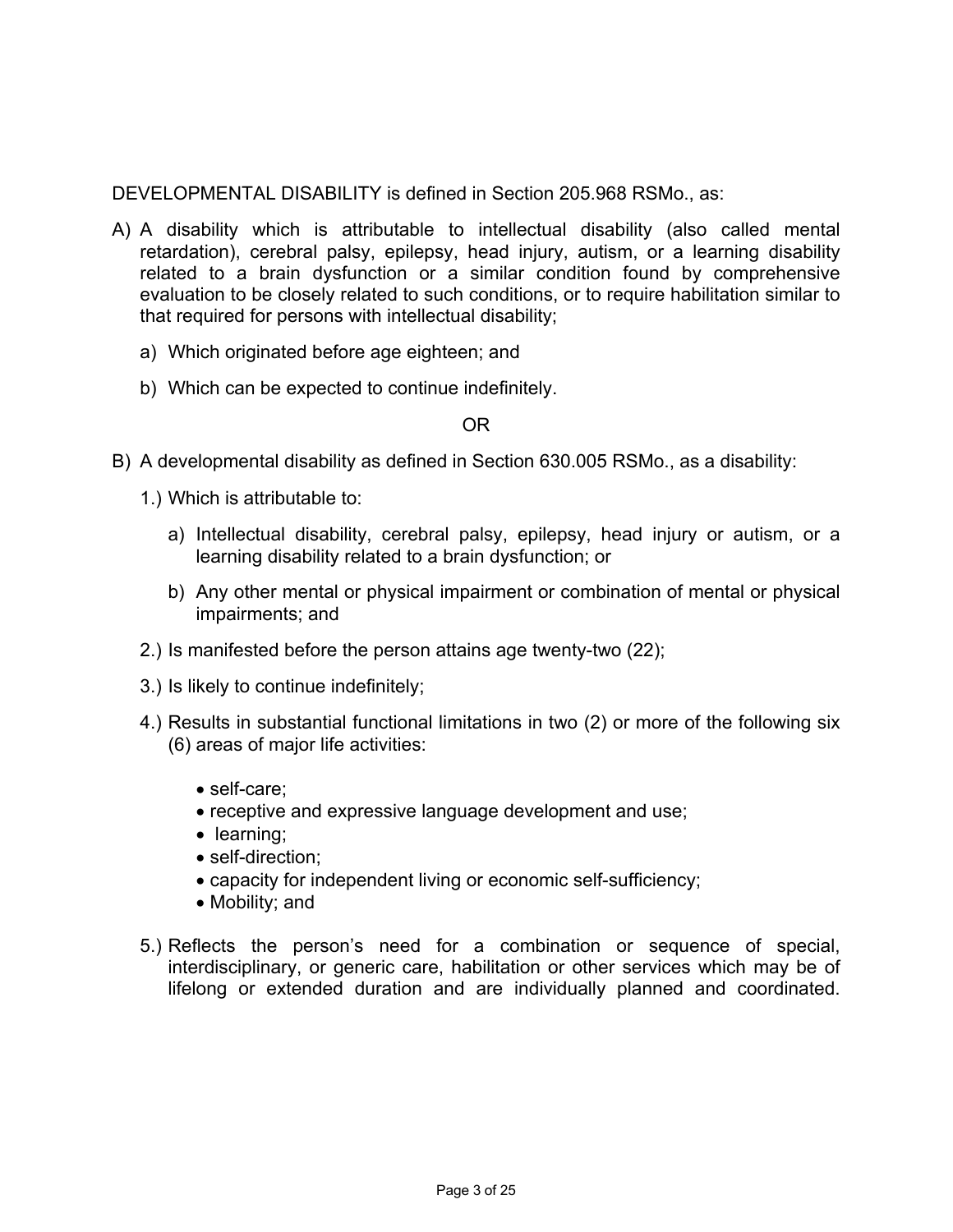# **I. STATEMENT OF GOALS**

As the Developmental Disability SB40 Board for Greene County, Missouri, established under RSMo Sections 205.968 to 205.972, Abilities First is a resource which, in cooperation with other public and private agencies, develops and/or provides community-based services of high standards for the citizens with developmental disabilities of Greene County.

### **The Board, with the assistance of its staff:**

- Examines priority areas
- Develops and implements strategic plans
- Demonstrates new approaches
- Facilitates outreach and training
- Supports communities' interagency collaboration and coordination
- Coordinates with related agencies, committees, and programs
- Promotes barrier elimination, systems design, and citizen participation
- Provides public education and coalition development
- Informs policy makers
- Provides information on prevention of conditions or situations known to negatively and/or disproportionately impact people with Developmental Disabilities.

#### **Mission**

Turning Abilities into Opportunities.

#### **Our Niche**

Expanding inclusive opportunities for individuals with developmental disabilities.

#### **Vision**

All people with developmental disabilities live the life they choose.

#### **Target:**

**Inclusion:** 100% of individuals we serve have opportunities to experience fullinclusion.

- Everyone has opportunities to experience acceptance as a community member.
- People can choose where they live, learn, work, and play.
- People are supported for success.
- All people have opportunities for meaningful relationships and experiences.
- People recognize that inclusion benefits everyone involved by bringing together different abilities and perspectives to make a greater whole.

#### **Our Core Values**

- Selfless Respectful Service.
- One Team, One Mission.
- Inspire Others.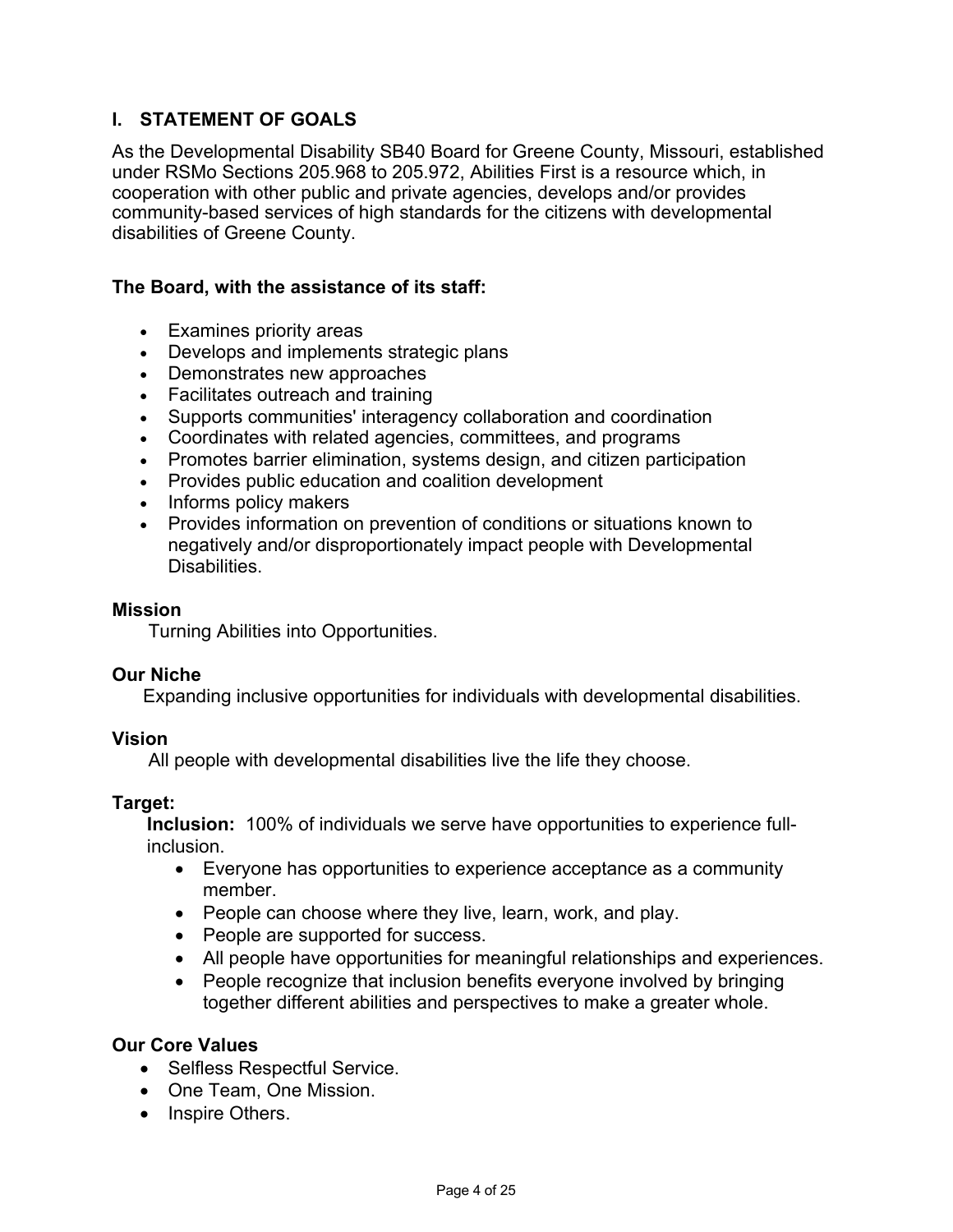- Be Resourceful, Never Give Up.
- Seek Knowledge and Embrace Change.

### **How We INSPIRE**

- 1. We are committed to creating and implementing innovative opportunities so that 100% of individuals we serve have the opportunity to experience inclusion.
- 2. We show people that inclusion is a way of life which benefits everyone.

### **The Abilities First Difference**

- 1. We are a leader in advancing inclusion with persons with developmental disabilities.
- 2. We track unmet needs and provide creative solutions.

### **Our Promise**

• We recognize abilities first.

### **II. Philosophy**

### A. GUIDING PRINCIPLES TO WHICH AGENCIES RECEIVING FUNDING SHALL ADHERE

A person with a developmental disability shall:

- Be provided with opportunities to have reciprocal roles in families, build friendships and relationships, develop personal networks, utilize social capital and participate in leisure activities how he or she chooses.
- Be provided with support to develop a vision for a good, quality life and to develop capacities that allow for the least restrictive interventions supporting as much independence as possible.
- Have opportunities to make choices and support the right to take reasonable risks that are respected and valued while maintaining safety and health.
- Have the opportunity to communicate his or her fears and have them addressed, and not be subjected to fear of harm or reprisal in connection with the provision of supports and services.
- Receive supports and services that are effective, are driven by the person, are as self-determined as possible.
- Have inclusive opportunities to live, learn, work, and play in their community.
- Develop an increased level of self-esteem to promote good judgment and decision-making.
- Be provided opportunities to have reciprocal, meaningful roles in their home and community environment.

### B. MISSOURI QUALITY OUTCOMES.

Abilities First supports the concepts included in the Missouri Quality Outcomes and expects that these concepts are employed by entities and programs funded by Abilities First.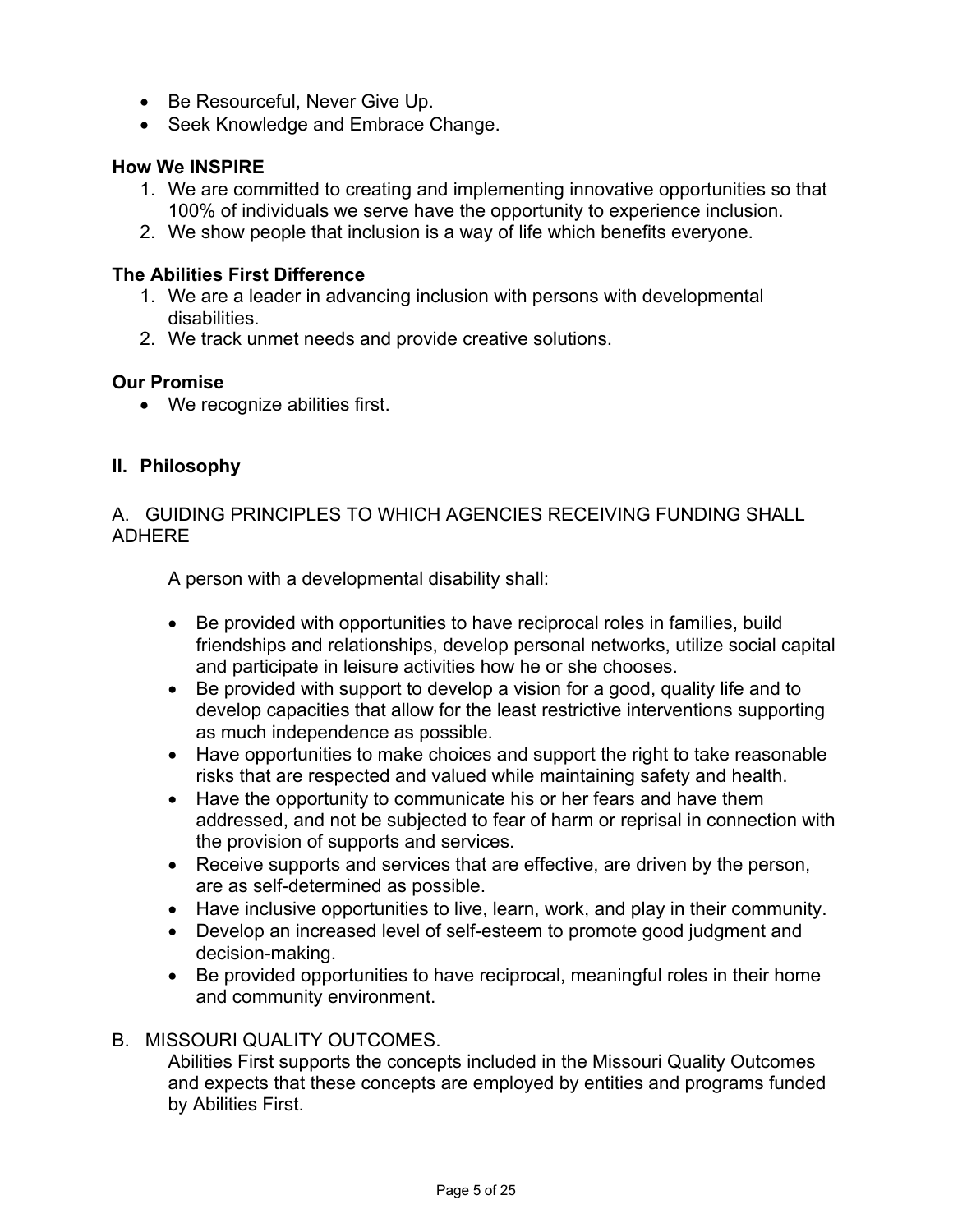## WHAT ARE THE MISSOURI QUALITY OUTCOMES?

The Missouri Quality Outcomes were developed as a result of listening to people with disabilities, their families, and advocates. The outcomes were designed to encourage personal quality of life outcomes with individual focus on leading a self-determined life; including personal values, choice, health, safety, inclusion and self-advocacy.

The Missouri Quality Outcomes are intended to be a guide to assist the user with facilitating discussion around key areas of importance to the individual and supporting their personal goals, dreams and other areas of interest to the individual that defines quality of life. Improving quality requires continuous efforts on getting to know the person in the settings and situations where they are supported, as well as, consistent interaction and involvement with the individual and their support systems for on-going assessment of their quality of life.

The Missouri Quality Outcomes will be measured through annual data collected by the Division of Developmental Disabilities. Based on the data, the Division of Developmental Disabilities will address areas of enhancements to services and supports through policies and practices, with the goal of providing continuous improvement for people with developmental disabilities.

All Missouri Quality Outcomes are accompanied with a description of the outcome along with "talking points" that assist users in determining if the outcome has been met and identify areas for improvement. These "talking points" are not all inclusive, but are used to aid in conversation with the individual and family members when applicable.

## **ABOUT THIS OUTCOME**:

This outcome is designed to support individuals to make informed choices and encourage self-determination in pursuing daily activities of their choice while exploring the full range of options; including employment, volunteering, use of free time and participating in activities of their choice. Outcomes/Supports should be individualized to assist in achieving maximum potential.

### **Talking Points:**

- Do you have people who explain options and choices in a way that makes sense to you?
- Do these explanations help you make informed decisions about your options?
- When was the last time you tried something new?
- Would you like to try something new? What needs to happen in order for you to try something new?
- Have you had the chance to explore a variety of opportunities to determine areas of interest?
- How do you spend your day?
- What do you like most/least about your day? Is there anything you would like to change?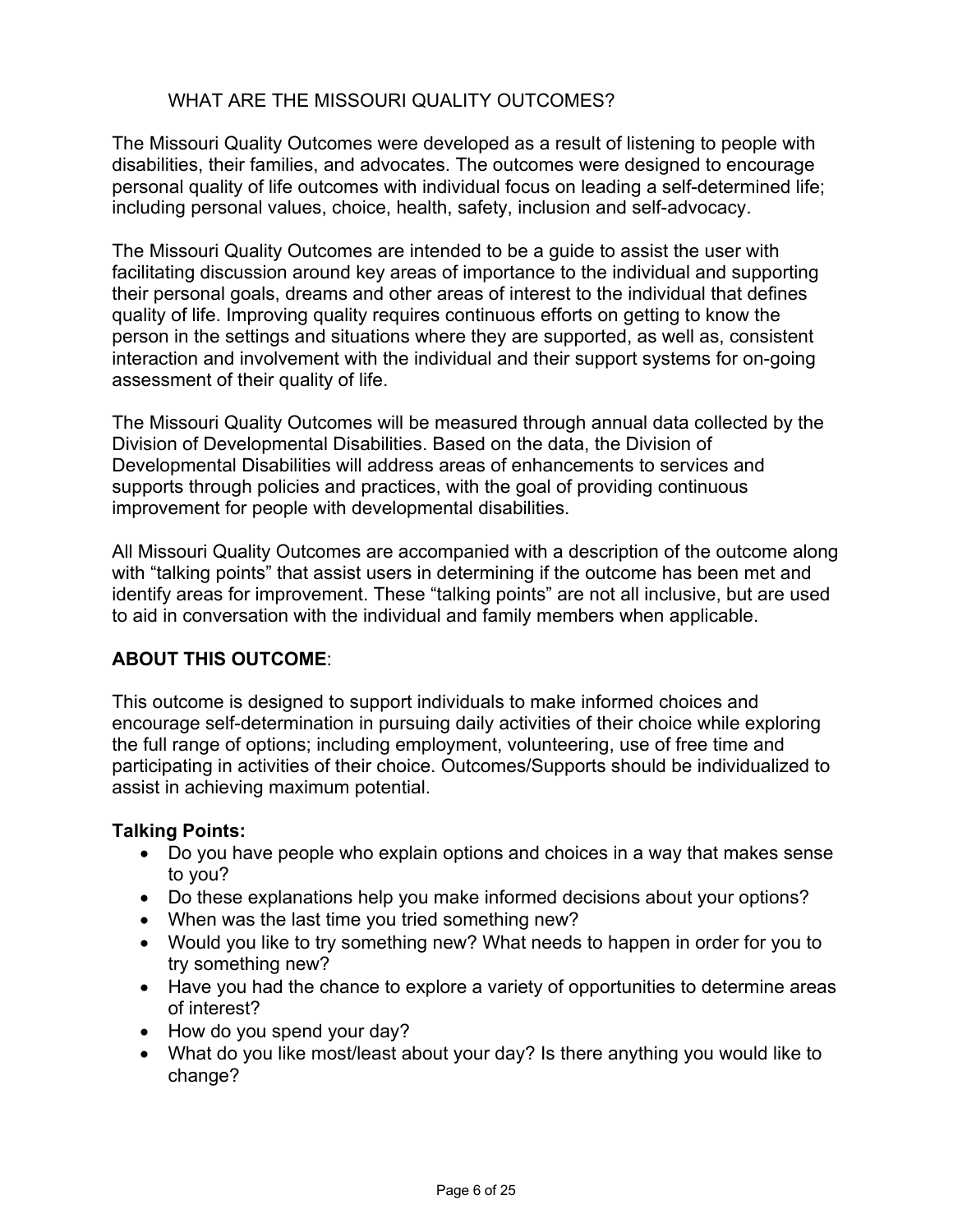# **ABOUT THIS OUTCOME:**

This outcome emphasizes individuals being leaders in selecting the community and home of their choice. The home is designed to meet the individual's unique needs. Individuals actively choose who they live with and where.

### **Talking Points:**

- Did you choose this community? Did you choose your home? Did you choose who you live with (if applicable)?
- What made you choose this community? What made you choose this home?
- Are you satisfied with your home? Does it reflect who you are and what is important to you?
- Are there adaptations in your home to fit your needs? If not, are they needed? (examples may include lighting that is sensitive to seizures, or other things that make the home accommodating to the individual's needs)

## **ABOUT THIS OUTCOME:**

This outcome is about presence and participation in the community, based on interests determined by the individual. Individuals are integrated into their community, including community service, in the same way as neighbors and fellow community members. Individuals have natural supports in their lives and relationships that are not based on their disability.

### **Talking Points:**

- Do you know about community activities and choose which ones to participate in?
- Do you have the support you need to participate in these community activities?
- Are you able to get to community activities of interest?
- Do you have the support you need to develop and maintain relationships with other community members?
- Are you a regular member of a church, social group and/or community organization that is not related to having a disability?
- Do you spend time with people in your community who are not paid to provide you with support services?
- Do you enjoy community activities (such as shopping, going out to eat, etc.) and are you able to do these activities?
- Are you supported to explore and practice your religious beliefs?

## **ABOUT THIS OUTCOME:**

This outcome emphasizes the individual's right to receive physical, emotional and mental health care from the practitioner of their choice. Individuals receive information and education on ways to maintain their health and well-being. Individuals are supported in making healthy choices.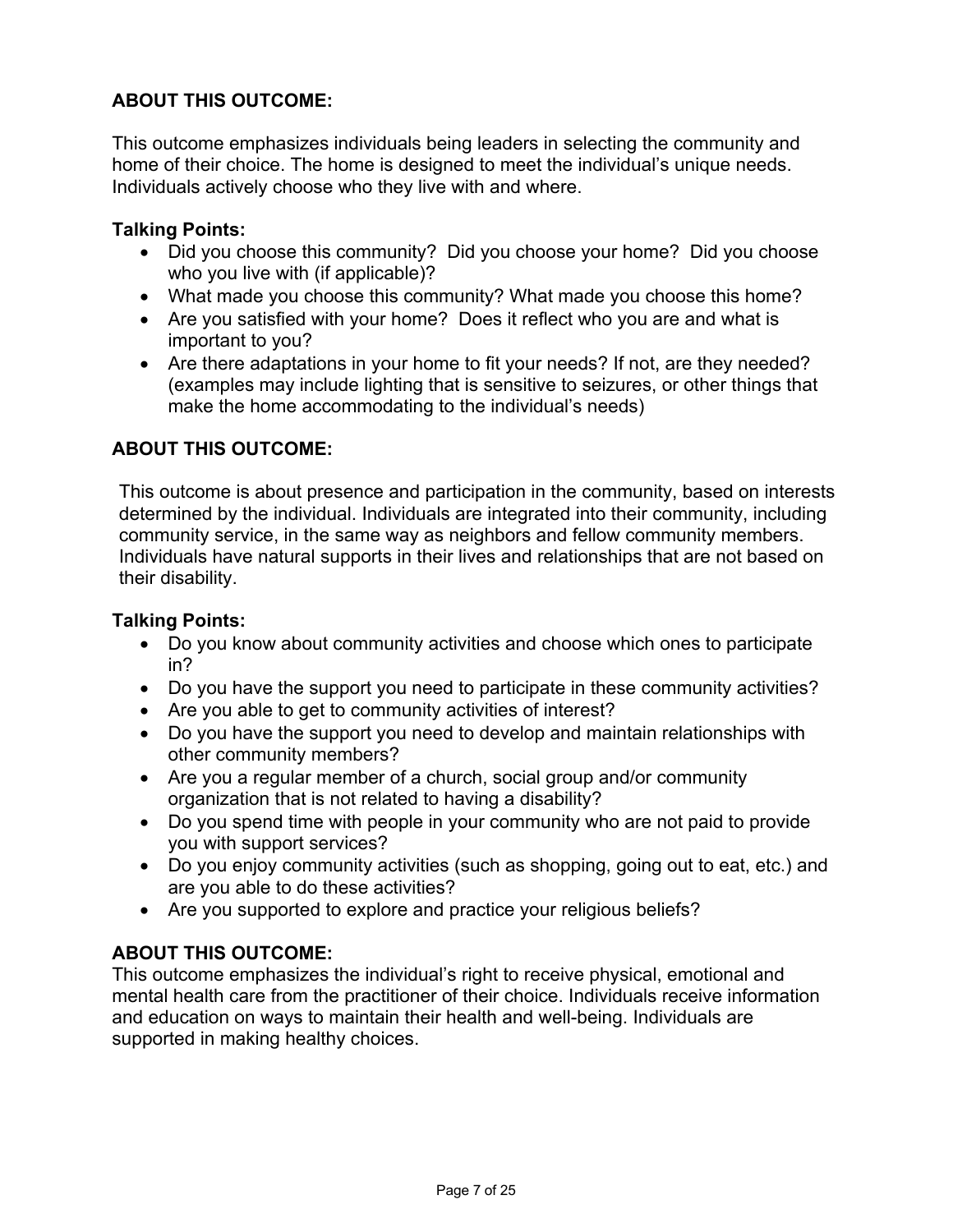## **Talking Points:**

- Who are the doctors you go to? Are you comfortable talking with your doctors?
- Does your doctor help you understand issues about your health? Does your doctor listen to your concerns?
- How did you go about deciding which doctors to go to?
- Do you have someone who goes to the doctor with you? Do you have someone who helps you remember your doctor appointments?
- Do you make a list of questions for the next time you see your doctor?
- Do you take any medicines? If so, do you know what each medicine is for?
- How do you let others know when you are not feeling well?
- What do you do to stay healthy?
- Do you have an exercise you enjoy? How often do you exercise?
- Does anyone talk with you about making healthy choices in what you eat or getting exercise?

## **ABOUT THIS OUTCOME:**

This outcome emphasizes individuals living free from harm, being educated about their rights and living in healthy environments where safety and security are a high priority, while supporting the individual's rights to live independently, make personal choices and take some risks.

# **People are Educated about Their Rights and Practice Strategies to Promote Their Safety and Security**

# **Talking points:**

- Do you feel safe in your home? If not, what would make you feel safe?
- Does your home have safety equipment like smoke alarms, fire extinguishers and Co2 detectors? Do you participate in emergency drills/plans?
- Do you feel safe in your neighborhood? If not, what are some of the things you do to keep safe in your home?
- What are some of the things you do to keep safe in your community?
- Do you understand your rights? (Example: Can you share what your rights are? Has the DDD Rights brochure been shared with you? )
- Are there any restrictions on your life that you feel are not fair, like not being able to use the phone, or have friends over or being by yourself when you want to? If so, are you aware of due process?
- If there is a problem, who do you tell? What is the person you tell is part of the problem?
- Have you ever felt mistreated? Did you report it? Was the problem solved?
- Do you have privacy in your home? Is your personal business kept private?

## **ABOUT THIS OUTCOME:**

This outcome emphasizes the importance of self-advocacy. Training and ongoing support are often time require to assist an individual in developing their self-advocacy skills.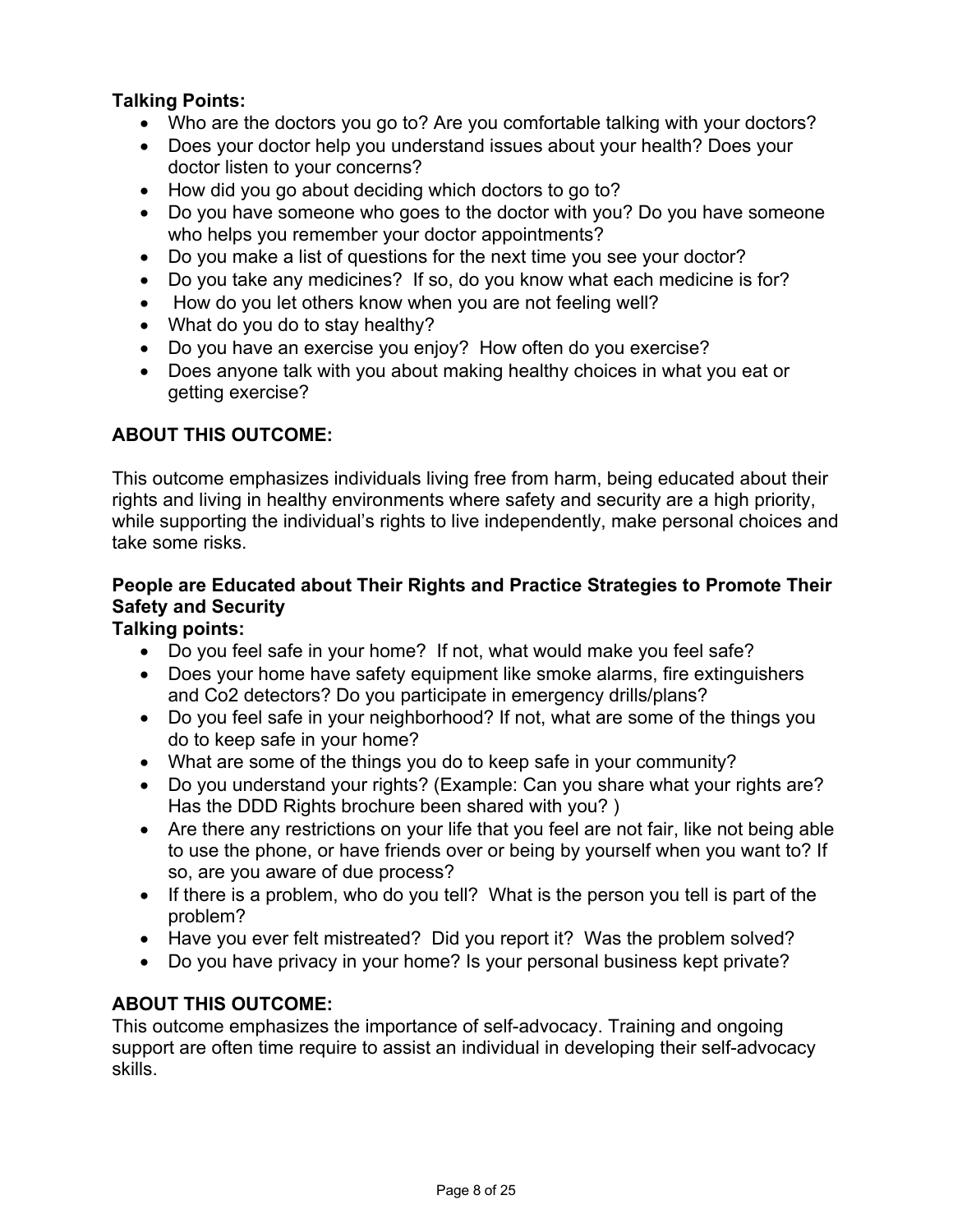## **Talking Points:**

- Have you participated in People First, Project STIR or other self-advocacy groups?
- Do you attend self-advocacy trainings?
- Do you attend meetings related to causes you support?
- Have you voted in an election? If not, why not?
- If you have a guardian, do you feel he/she includes you in decisions?
- If not, do you feel capable of making your own choices and exercising your rights without any support?
- If needed, do you have people around you who you trust to help you make choices and exercise your rights?

# **ABOUT THIS OUTCOME:**

This outcome focuses on information presented to family members to educate them in the process of self-determination. Families provide support and insight that will assist their family member in leading a self-determined life including making choices, setting goals, assuming responsibility, and driving how one's own life is lived. Families are integral in the development of a person's independent and interdependent capacities.

## **Talking Points For Families:**

- What are the strengths you see in your family member?
- Do you have the information you need to promote self-determination for your family member?
- What are your family member's future goals?
- How do you promote independence in the life of your family member?
- Do you have a long-term plan in place if you are unable to provide care for your family member?

## **Talking Points For Individuals:**

- Do you have the information you need to promote self-determination in a way that is meaningful to you?
- How does your family encourage you to find and keep friendships?
- How does your family encourage you to make your own life decisions?
- How does your family encourage you to set personal goals that are meaningful to you and follow through on them?
- Share at least one story of a time your family allowed you to take a risk or try something new without interfering?
- What chores do you have within your home?
- What other responsibilities do you have in your home?

# **III. POLICY FOR FUNDING SERVICES**

A. The Abilities First Board, as a general rule, will attempt to contract with not-for-profit corporations (providers) to provide services relating in whole or in part to the services which the Board itself may provide as defined by the law. Such contracts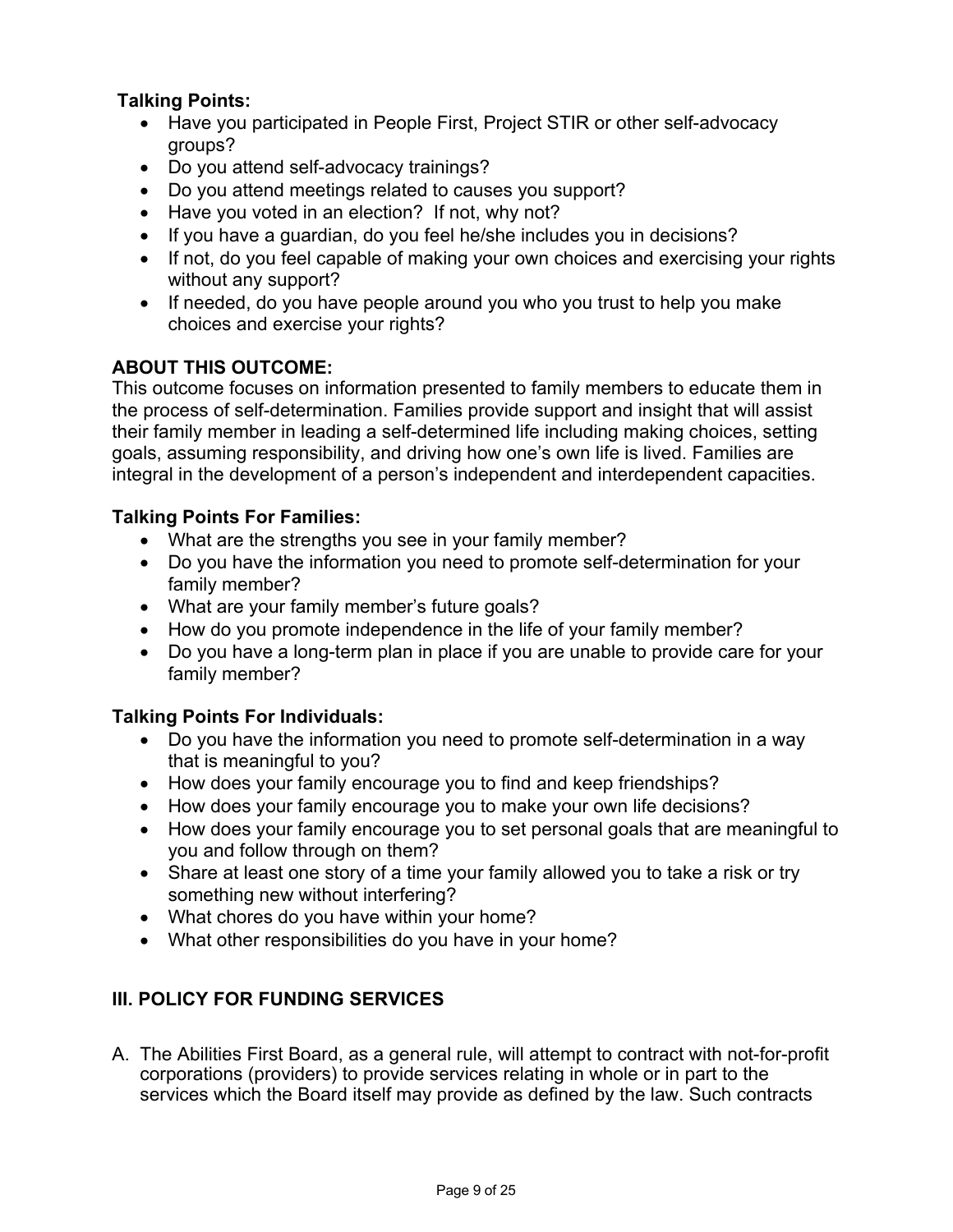shall be written business agreements. Existing contracts may be amended by the Board.

- B. The Board recognizes that said providers are autonomous and their programs are administered by separate and independent Boards of Directors. At the same time, the Abilities First Board has a responsibility to evaluate certain aspects of the notfor-profit corporations' programs consistent with its legal mandate to administer the expenditure of county tax revenues and its obligations for the well-being of individuals with developmental disabilities. The Board may also choose to enter into business agreements with independent contractors or consultants on a case-bycase basis as fits within the priorities developed by the Board. If the Board chooses to enter into a business agreement with an independent consultant, those services must be clearly defined and shall fall within the IRS guidelines for independent contracting.
- C. The Board may choose to directly provide a service or services.
- D. The Board shall prioritize its funding decisions based on how efficiently and effectively the program/service supports individuals with intellectual and developmental disabilities (IDD) and how closely it aligns with the goals and philosophy of Abilities First.
- E. The Board shall only enter into contractual or business agreements with not-forprofit corporations that are operated by an independent board of directors. Indicators of an independent board of directors shall include but may not be limited to the following:
	- 1) No person serving on the board of directors shall be employed or receive financial compensation by the organization, unless that employee is an Ex-Officio, nonvoting member.
	- 2) No member of the board of directors shall be related within the third degree by blood or by marriage to any staff member of the organization.
	- 3) No individual board member of the not-for-profit organization shall be eligible for employment by the not-for-profit organization until his/her termination of service as a member of the board.
	- 4) The Board shall not enter into any contractual or business agreement with any notfor-profit corporation or other eligible entity which does not prohibit nepotism amongst employees. The following is the expected standard to be followed by agencies or entities contracting with the Board:

No person shall hold a job while a member of his/her immediate family has authority to order personnel actions affecting his/her job. No person shall hold a job over which a member of his/her immediate family exercises supervisory authority. For purposes of these policies, a member of the immediate family shall be defined as any of the following: husband (and any relatives by marriage), wife (and any relatives by marriage), father, mother, brother, sister, son, daughter, uncle, aunt, grandfather, grandmother, grandson, grand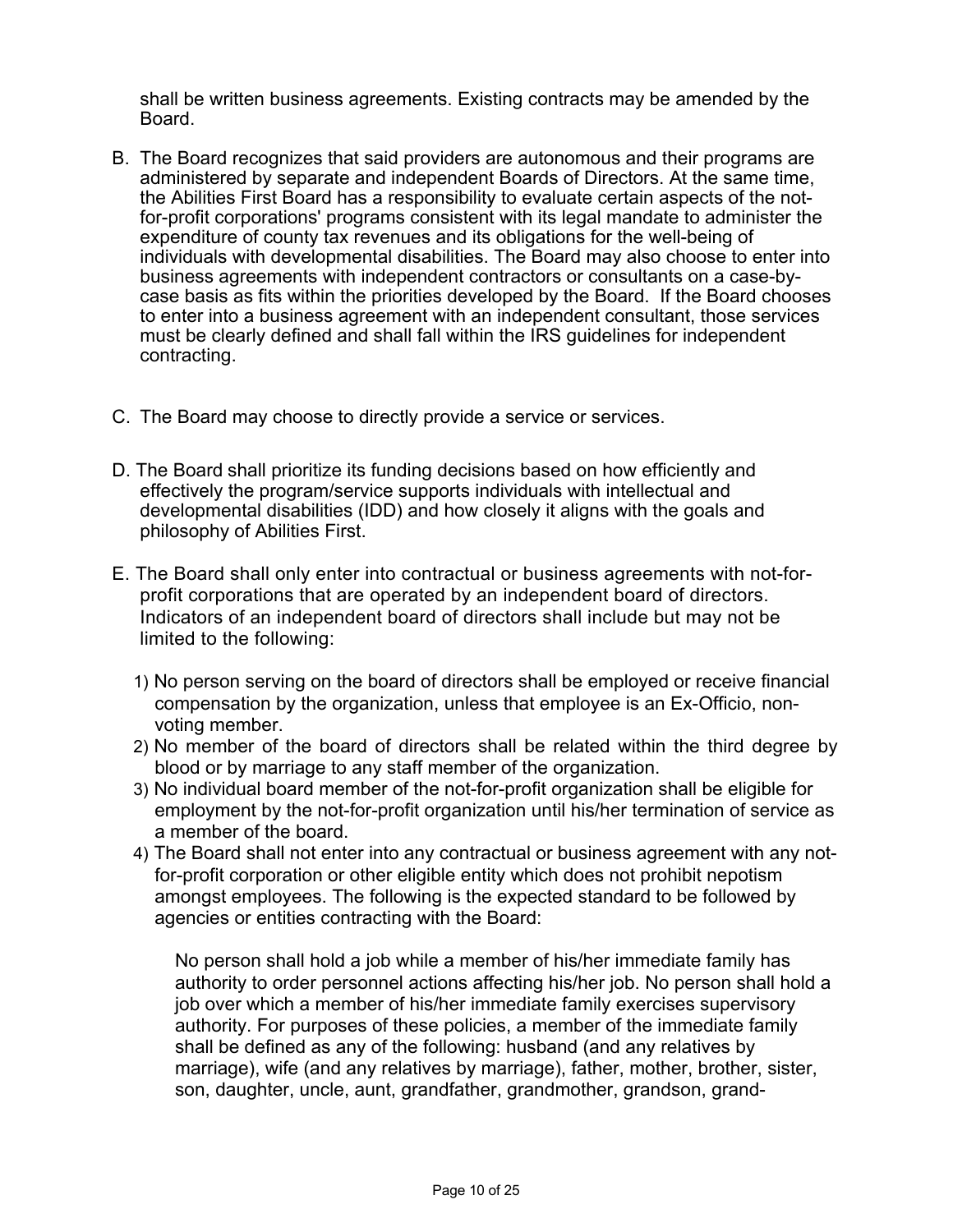daughter, father-in-law, mother-in-law, brother-in-law, sister-in-law, son-in-law, daughter-in-law.

- F. The Board reserves the right to modify funding requests for any not-for profit agency whose employees receive salaries and/or benefits which in the judgment of the Board, are not commensurate with local standards for similar positions in similar organizations. On an as needed basis the Board will obtain rate of pay information from local organizations to determine the pay standards.
- G. The Board may fund staff training for agency personnel. Funding that is provided by the Board may be used to assist agencies in paying hourly wages to staff who must attend trainings and for whom the agency has no other funding source. The Board may provide funding for an agency to contract with a professional trainer for specific training which is unavailable through the agency's staff. The Board shall not provide funding to agencies to pay regular or salaried staff to conduct training. Any funding that is provided by the Board for staff training must be used for training which directly enhances the staff's knowledge and skills in working with individuals with developmental disabilities. Some examples of appropriate types of training would include sensitivity training, training on developmental disabilities, and training on working with individuals with challenging behaviors.
- H. If a provider can demonstrate to the Board that any provision in Section III constitutes a hardship for the individuals it serves, the Board may, by a two-thirds vote, grant waivers or exceptions.
- I. The Board may choose to fund services or supports for individuals, whether or not such individuals are receiving services through a provider. The Board will only fund individual services when there is documentation that other payor sources, such as the Department of Mental Health and any other community resources, have been sought and denied. All known avenues for funding must be exhausted prior to the Board funding any service or support for individuals. Clear documentation of need must be provided, preferably in a personal plan, and clear assessment of the need must be provided (such as a utilization review score). Prioritization for funding services will be based upon need with an emphasis on prevention. For example, if providing a support in a natural home will prevent a person from requiring more intensive and more costly residential care, then this would be a need considered by the Board for funding. Another example would be the Board funding the purchase of adaptive equipment for individuals who have a documented need and who have no other funding source. Board funds cannot be used to supplant State or other Government funds, so if State or other Government funding becomes available, then those costs must go back to the State or other Government. Only services that fall within the scope of the Board's statutorily-mandated authority and mission may be considered.
- J. If the Board chooses to enter into a business agreement with an independent consultant, those services must be clearly defined and shall fall within the IRS guidelines for independent contracting.
- K. It is not the policy of Abilities First to support or participate in religious activities.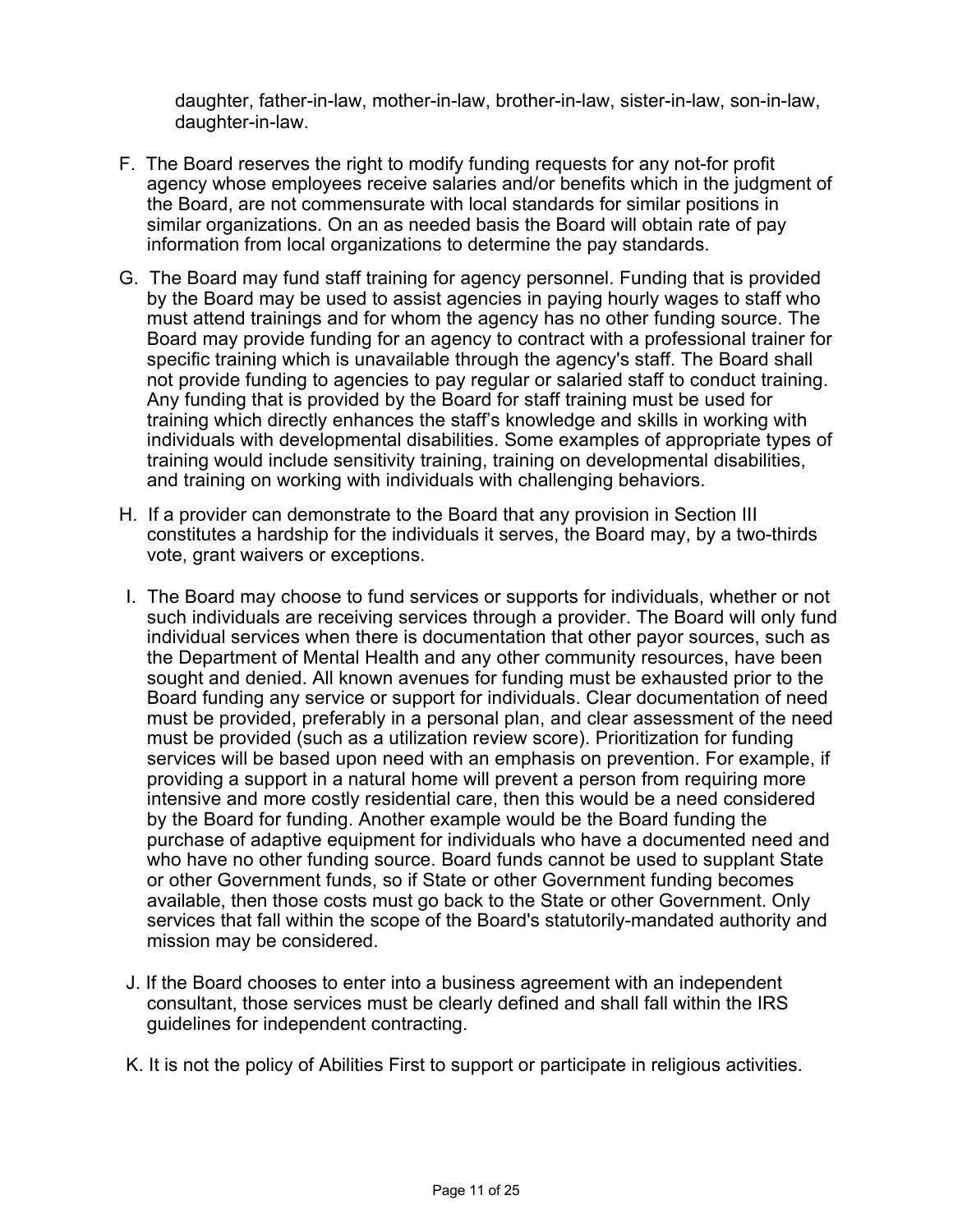# **IV. BOARD PHILOSOPHY AS TO THE FUNDING OF SERVICES**

This Board endorses the provision of service on an individualized and person-centered basis to the person/family with a developmental disability. In arriving at funding decisions, the Board gives preference to inclusive community settings. Settings in which services are provided should be included in the community, rather than segregated or isolated community-based models and natural supports should be utilized. The term natural supports describes the engagement of people in the community who operate outside of, but parallel to, the established professional habilitative system. The term natural supports refers to the resources inherent in community environments that can be used for habilitative and supportive purposes. Natural Supports means personal associations and relationships typically developed in the community that enhance the quality and security of life for people with disabilities, including, but not limited to, family; friends; fellow students or employees in regular classrooms and work places; and associations developed through participation in clubs, organizations, and other civic activities. Services should be provided in the least restrictive environment.

All service provider agencies receiving funds from Abilities First agree to adhere to the following concepts related to "Choice of Provider" and to present such information to every individual/family to whom the entity is providing a service which may be in any way connected to Abilities First:

- i. Every consumer must choose to receive the service being provided.
- ii. Every consumer must certify that during the process of selecting the service/services, he or she was offered a choice of providers from whom they wish to receive the service/services.

Entities receiving funding from the Board should clearly demonstrate commitment to people with IDD, their families, the professional staff who support them, their neighbors, their friends, and anyone dedicated to supporting and advocating for individuals with IDD.

## **V. GENERAL POLICIES**

### POLICY #1 – SERVICES TO CHILDREN UNDER THE AGE OF 16

It is the general policy of this Board that every effort should be made to maintain children under the age of sixteen (16) years in their natural homes, and to seek supportive services from existing agencies that are legally required to serve children with developmental disabilities or severe developmental delays.

However, if it is determined that it is essential that a child be removed from his/her natural home for treatment or residential purposes, then that child may be eligible for any services this Board may offer.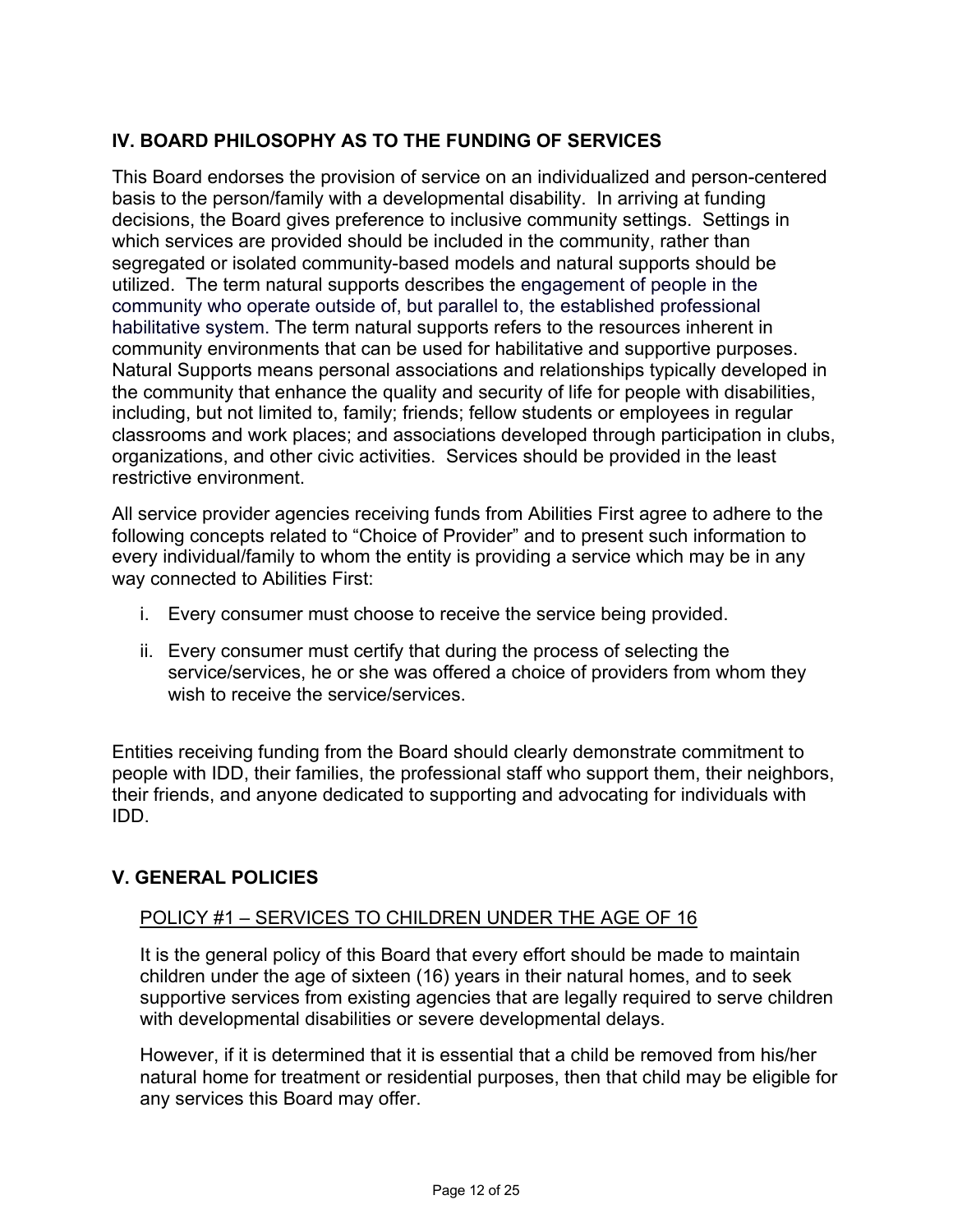Further, a child under sixteen (16) years of age with a developmental disability residing in his/her natural home, and who, for some reason, is not eligible for services from any other resources in the community, may seek assistance from this Board.

### POLICY #2 - RESIDENTIAL REQUIREMENTS

1. All persons with developmental disabilities who are voluntarily residing or whose parents or guardians reside in Greene County shall be eligible to apply for any services funded by the Board.

#### POLICY #3 - TRANSPORTATION

It is the policy of this Board to encourage all agencies or corporations having contracts with the Board to do their best to assist families and individuals with developmental disabilities to obtain adequate transportation.

### POLICY #4 - CONSUMER REPRESENTATION

It is the policy of the Abilities First Board to encourage all agencies and corporations who contract with this Board to show representation on their boards of consumers or consumer representatives, i.e., parent, guardian, or relative.

Consumers or consumer representatives are able to contribute to the corporation insight into the feelings of those with developmental disabilities and, as stated in another Board Policy, one of the basic rights of persons with developmental disabilities is to have a voice in the decisions that are made concerning their health and welfare.

### POLICY #5 - PAYMENT FOR SERVICES OF CLIENTS OUTSIDE GREENE COUNTY

It is the general policy of this Board not to pay for services for Greene County persons with developmental disabilities outside of Greene County unless it can be documented that there is no vocational program, residential program, or related service available in Greene County, and, further, any corporation receiving support from the Abilities First Board in any way, must give priority for vacancies in its program to Greene County residents, and if clients are admitted from outside the county, that such clients must be charged the same fees that are being charged to Greene County residents.

Exception to this Policy may be necessary due to statutory or humane considerations but must be made on an individual basis and reviewed by the Board. Advisory services of persons hired by or consulting to the Board will generally be exempted from this Policy.

## POLICY #6 - CORPORATIONS' BUSINESS ARRANGEMENTS WITH OTHER CORPORATIONS

It is the policy of this Board that when an agency contracting with the Board has a relationship with another corporation or association, that such relationship be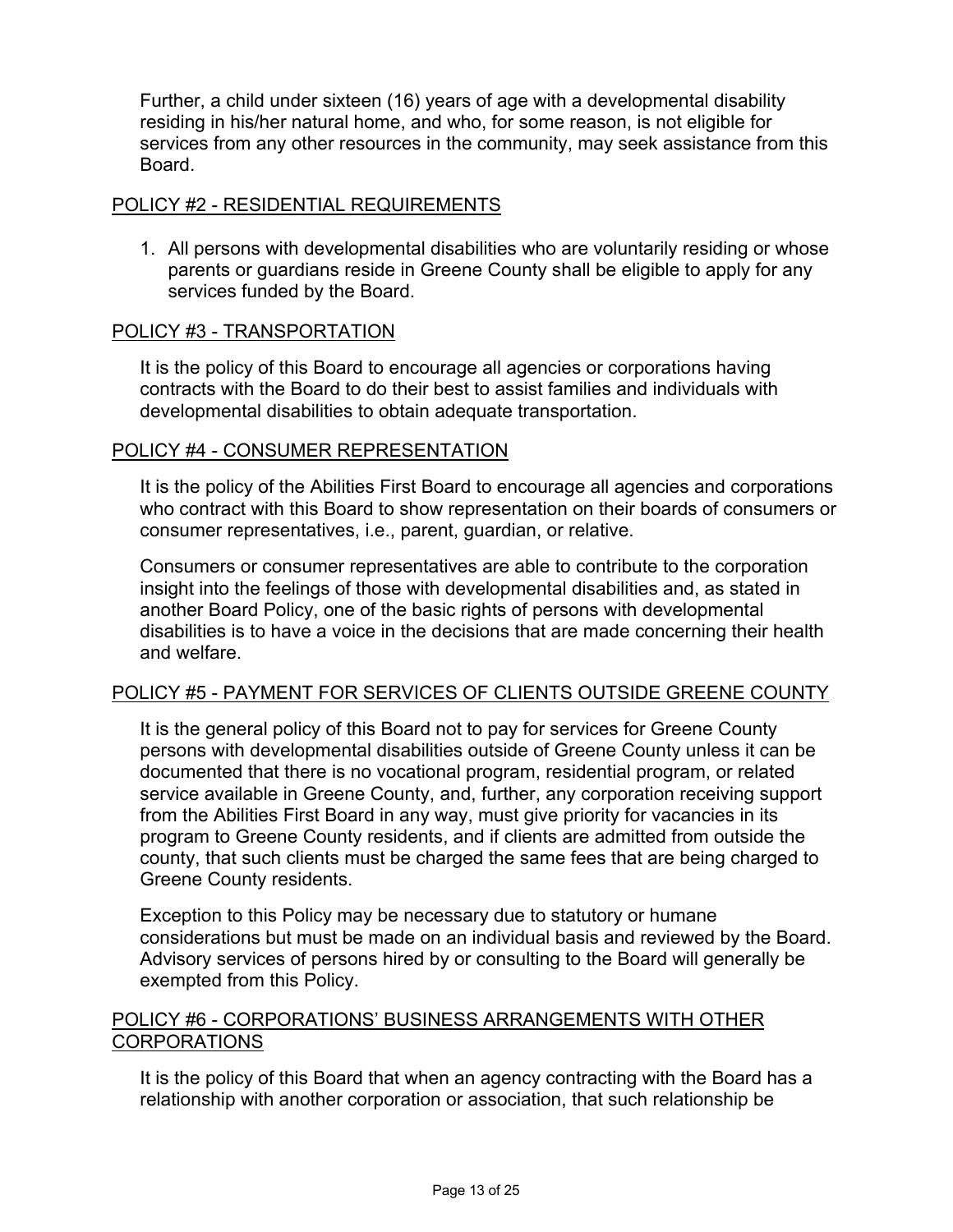described in a business contract that clearly states what the relationship is and what financial reimbursement is being made for the arrangement.

Abilities First encourages the establishment of foundations that are organized to support, financially and otherwise, specific Greene County organizations serving persons with developmental disabilities. Abilities First recognizes that a foundation may provide a mechanism to access funding sources that may not be the clear separation of public and private funds that a foundation can foster.

Available services for persons with Developmental Disabilities have rarely, if ever, met the actual need. This is generally true across the United States and Greene County, Missouri has been no exception. Service systems for persons with developmental disabilities have relied upon a combination of private and public funding, with the relative ratio between the two sources of funding varying across time. Beginning in the middle part of the 20th Century, reliance upon public funding through various Federal and Local programs grew. Yet, there remained unmet service needs. Private funding has been an important source in attempts to address the gap between available services and service needs. The Board will recognize and reward an agency's efforts to attain private funding to support activities related to services for persons with developmental disabilities and their families as part of the process for considering requests for Abilities First funding. Applications for funding are first considered based on the Board's priorities for services, and then preference will be given to applications which make use of private funds.

If an agency which makes an application for funding to the Board has a related foundation, the service agency applying for Board funds must make the distribution policy and the IRS form 990 (or other financial documentation if a 990 is unavailable) of the related foundation available as part of its application to the Board for funding.

Abilities First encourages and gives preference to applications for funding which indicate that funds from other sources are being accessed. This is particularly true for foundation funds.

Abilities First encourages all efforts on behalf of organizations supported by Abilities First which lead to the development of funding streams from sources other than government.

Abilities First believes that appropriate safeguards must be in place to avoid conflicts of interest or the appearance of conflicts of interest, both within an agency and with respect to relationships between agencies. The Board will not provide funds to an agency which is operating under a conflict of interest as determined by the Board. The Board will not provide funds to an agency operating under the appearance of a conflict of interest unless the Board receives documentation from the agency which fully satisfies the Board that the arrangement resulting in the appearance of a conflict of interest is necessary to the operation of the agency and is NOT an actual conflict of interest.

It is the responsibility of Abilities First to ensure that funds provided by Greene County taxpayers are used to the best effect for residents with developmental disabilities and their families. The Board's priority is to facilitate a comprehensive system of supports through an array of community-based services for consumers in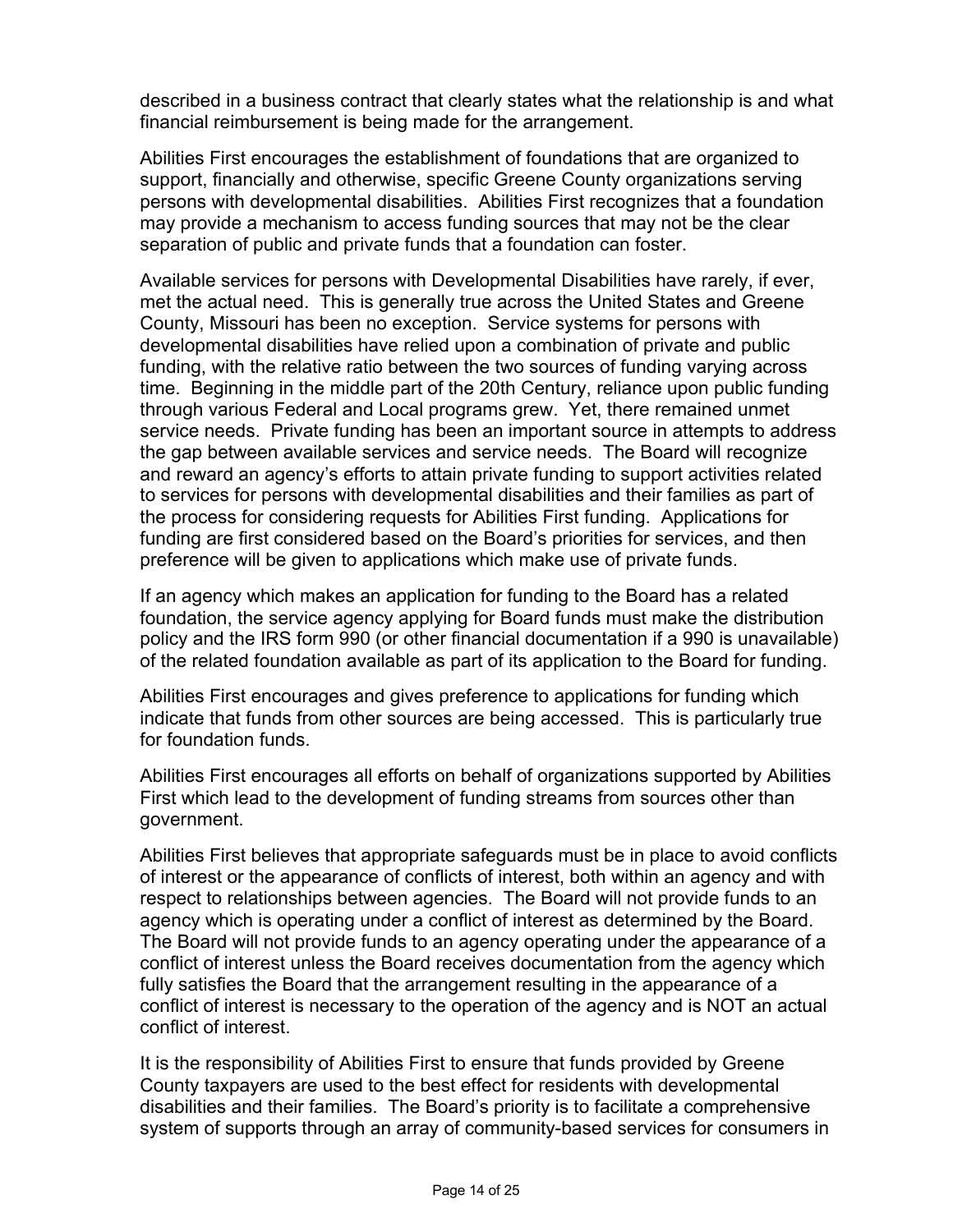Greene County. While Abilities First recognizes the importance of foundations and encourages the development of such, Abilities First will not provide funds to foundations organized to support organizations which receive Abilities First funds or are otherwise a part of the system of support services for Greene County residents with developmental disabilities and their families. To that end, if an organization has a relationship with a foundation or other corporation and wishes to receive funds from or through Abilities First said organization must at a minimum meet the following standards:

- Separate Boards of Directors
- Separate operational and administrative functions such as planning, budgeting, accounting, policies and procedures, meetings, record keeping, fundraising, promotional materials, etc.
- Separate identifiable funds and bank accounts
- Clear delineation in all materials as to the separation and individuality of the two organizations
- Any use of staff and/or other resources by an organization receiving funds from Abilities First, for any activities related to an outside foundation, must be clearly accounted for and separate from the service activities of the Abilities First supported organization.

## POLICY #7 - CORPORATIONS' USE OF FUNDS

Funds provided by the Abilities First Board are not intended to constitute a permanent or recurring portion of the annual budget of any recipient. Funding by the Abilities First Board to not-for-profit service providers shall be used to augment rather than supplant funding received from other sources. It shall be the policy of the Abilities First Board to give preference to funding requests which, if approved, are intended to go beyond the provider's current program so as to enable the expansion, improvement and /or upgrading of services offered by the provider to persons with developmental disabilities. However, the Board may make exceptions to this policy if the service provider can demonstrate significant need for assistance in operational funding.

### POLICY #8 - OWNERSHIP OR ACCOUNTABILITY OF FUNDS EXPENDED ON BUILDING, EQUIPMENT, AND RENOVATION

1. All buildings built or purchased by the Abilities First Board will remain the property of the Abilities First Board, except as otherwise specified in a written contract.

2. At the discretion of the Board, the buildings will be leased to corporations for specific purposes which will be outlined in an appropriate lease agreement.

3. All leases shall be net leases, that is, lessee will pay all expenses of the property including satisfactory upkeep of property, except major renovation, refurbishing, and repairs on the property. The Board shall determine what constitutes "major" renovation.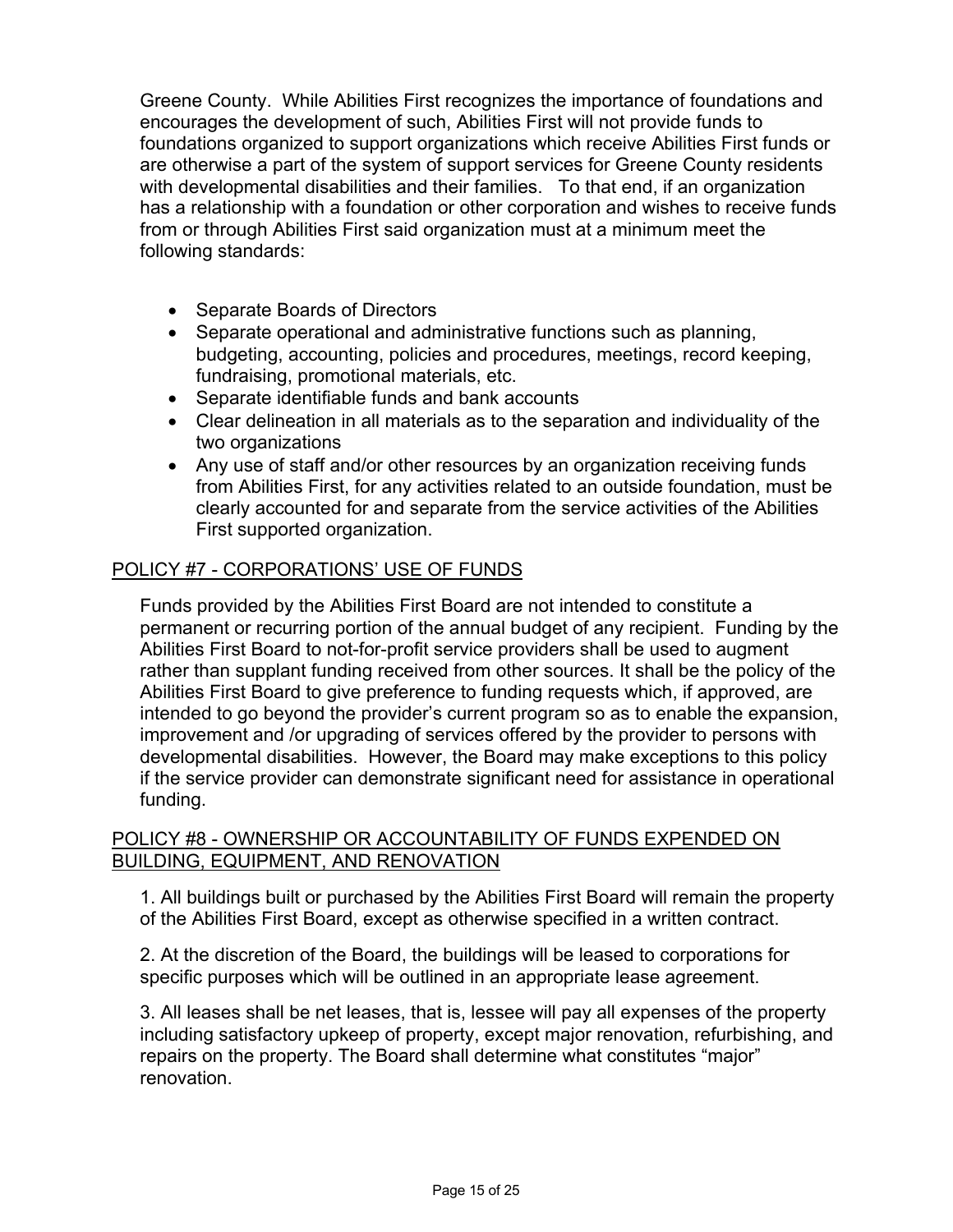4. All requests for funds for equipment or building renovation in the amount of \$5,000.00 or more shall be subject to inspection and approval by the Executive Director and/or the Board's Executive Committee or other such committee as may be appointed by the Chairman, before presentation to the Board.

### POLICY #9 - BUILDING PROPOSALS

- 1. When the Board receives a proposal for the construction, purchase, renovation, or expansion of a facility, the Board will:
	- a) Endorse the proposal.
	- b) Not endorse the proposal.
- 2. If the Board endorses a construction proposal, a committee will be formed made up of board members and representatives of the corporation requesting the facility.
	- a) At the recommendation of the committee, the Board may employ the services of an architect to ascertain the specifications needed and the cost of the facility.
	- b) The Board would set aside the suggested amount for a specified term.
	- c) The architect would then come up with sketches for approval. If the sketches meet with the committee's approval, the joint committee would present the project to the Board. If the Board approves the project, it will authorize the architect to complete construction drawings and advertise for bids.
	- d) The architect, with the Board, would open the bids.
	- e) The Board will accept and approve a contractor.
	- f) The architect shall be responsible, with the contractor, for completion of the facility according to the requirements of the Board.

### POLICY #10 - RENOVATION OR EXPANSION OF EXISTING PRIVATELY OWNED FACILITIES OR BOARD OWNED FACILITIES

- 1. The project proposal will be presented to the Board.
- 2. If the Board endorses the proposal, it may appoint a committee to work with the private corporation in developing the plan for the renovation or expansion.
- 3. The Board may employ an architect who would carry out all the normal architectural functions as to designing a plan to implement the project with the specifications outlined by the joint committee.
- 4. The committee may then take the architects recommendations and bids to the Board for final approval of funding.
- 5. The Board could ask for collateral in the way of second mortgages or lien on the existing structure that would be judicially enforceable.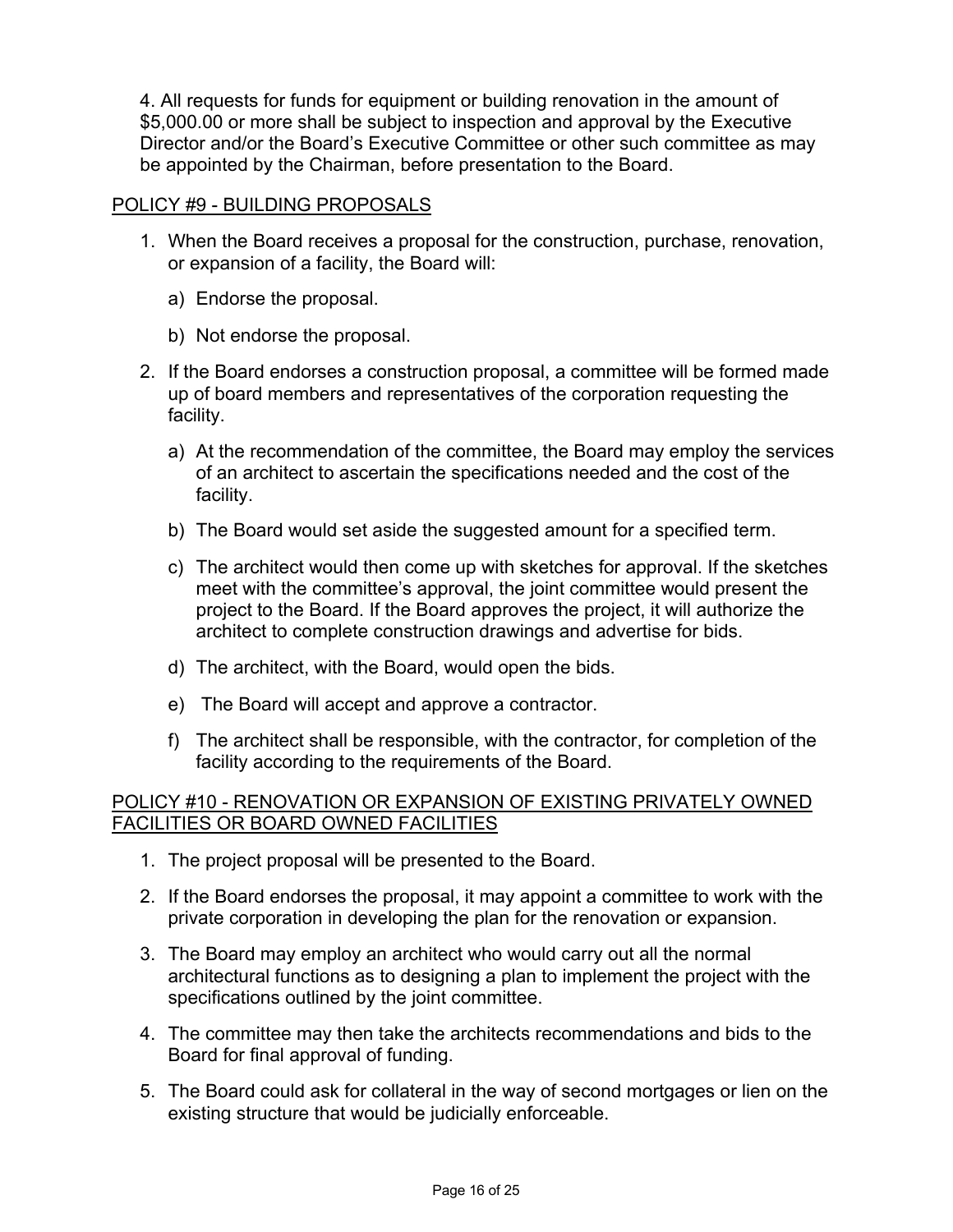- 6. The improvement on the privately owned structure would be amortized over an appropriate period of time and at any time the facility would cease to be used for the purpose the renovation was done, the owner would have to satisfy the lien with the County Board as to the remainder of the agreed amount.
- 7. If a renovation proposal is judged by the Board to be a relatively small project, the Board need not seek the services of an architect.
- 8. General maintenance of Board-owned facilities shall be overseen by the Board's Executive Director.

## POLICY #11 - PROCUREMENT POLICY

The Board of Abilities First is vested with independent authority per RSMo 205.968 to "engage in and contract for any and all types of services, actions or endeavors, not contrary to the law, necessary to the successful and efficient prosecution and continuation of the business and purpose for which it is created, and may purchase, receive, lease or otherwise acquire, own, hold, improve, use, sell, convey, exchange, transfer, and otherwise dispose of real and personal property, or any interest therein, or other assets wherever situated and may incur liability and may borrow money at rates of interest up to the market rate published by the Missouri division of finance." RSMo 205.968.1.

The Board Members of Abilities First take seriously their role as public officials and establish this policy in order to ensure that the public funds entrusted to the Board are used prudently.

Abilities First maintains written standards of conduct covering conflicts of interest and governing the actions of its employees engaged in the selection, award, and administration of contracts. Refer to the Conflict of Interest policy.

Abilities First's procedures aim to avoid acquisition of unnecessary or duplicative items. Where appropriate, an analysis will be made of lease versus purchase alternatives, and any other appropriate analysis to determine the most economical approach. Abilities First will maintain records sufficient to detail the history of procurement. These records will include but are not necessarily limited to the following: rationale for the method of procurement, selection of contract type, contractor selection or rejection, and the basis for the contract price.

Consistent with Missouri law and court decisions, Abilities First does not require competitive bidding for professional services that require unique skill, knowledge and experience for their proper performance. Examples of such professional services contracts would be a contract with an attorney, physician, CPA, engineer, MAI appraiser, teacher, consultant or other persons possessing special skills, experience or technical knowledge necessary to perform a particular service.

For all other procurements of goods or non-professional services, Abilities First shall use solicitations (RFQ's). Abilities First solicitations shall: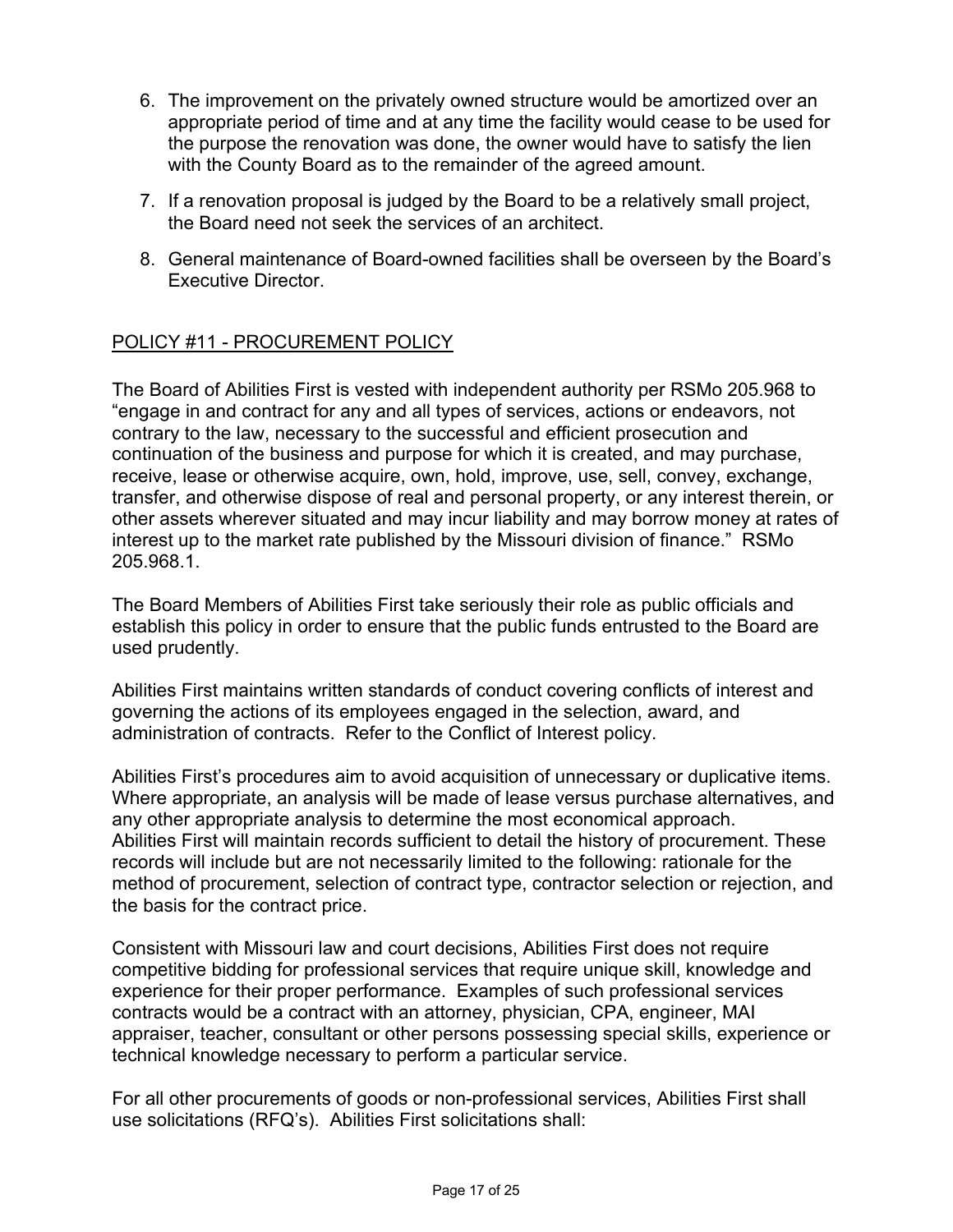- Contain a clear and accurate description of the technical requirements for the material, product, or service to be procured.

- Identify all requirements which the offerors must fulfill and all other factors to be used in evaluating bids or proposals.

Abilities First will include enough qualified sources to ensure maximum open and free competition.

Abilities First will take necessary affirmative steps to assure that minority businesses, women's business enterprises, and labor surplus area firms are used when possible.

### **Abilities First will use one of the following methods of procurement for goods or non-professional services:**

**Procurement by small purchase procedures.** Small purchase procedures are those relatively simple and informal procurement methods for securing services, supplies, or other property that do not cost more than \$6,000 made from any one person, firm or corporation during any period of ninety days. If small purchase procedures are used, price or rate quotations must be obtained from an adequate number of qualified sources.

**Procurement by sealed bids (formal advertising).** For purchases exceeding the \$6,000 limitation above, bids are to be publicly solicited and a firm fixed price contract (lump sum or unit price) is awarded to the responsible bidder whose bid, conforming with all the material terms and conditions of the invitation for bids, is determined to be the lowest and best bid.

- Requests for proposals will be publicized and identify all evaluation factors and their relative importance. Any response to publicized requests for proposals must be considered to the maximum extent practical.

- Proposals will be solicited from an adequate number of qualified sources.

- Abilities First will have a written method for conducting technical evaluations of the proposals received and for selecting recipients.

- Contracts will be awarded to the responsible firm whose proposal is most advantageous to the program, with price and other factors considered.

- A firm fixed price contract award will be made in writing.

All bids for any contract or purchase may be rejected and new bids advertised for.

**Procurement by competitive proposals.** The technique of competitive proposals is normally conducted with more than one source submitting an offer, and either a fixed price or cost-reimbursement type contract is awarded. It is generally used when conditions are not appropriate for the use of sealed bids.

- Requests for proposals will be publicized and identify all evaluation factors and their relative importance. Any response to publicized requests for proposals must be considered to the maximum extent practical.

- Proposals will be solicited from an adequate number of qualified sources.

- Abilities First will have a written method for conducting technical evaluations of the proposals received and for selecting recipients.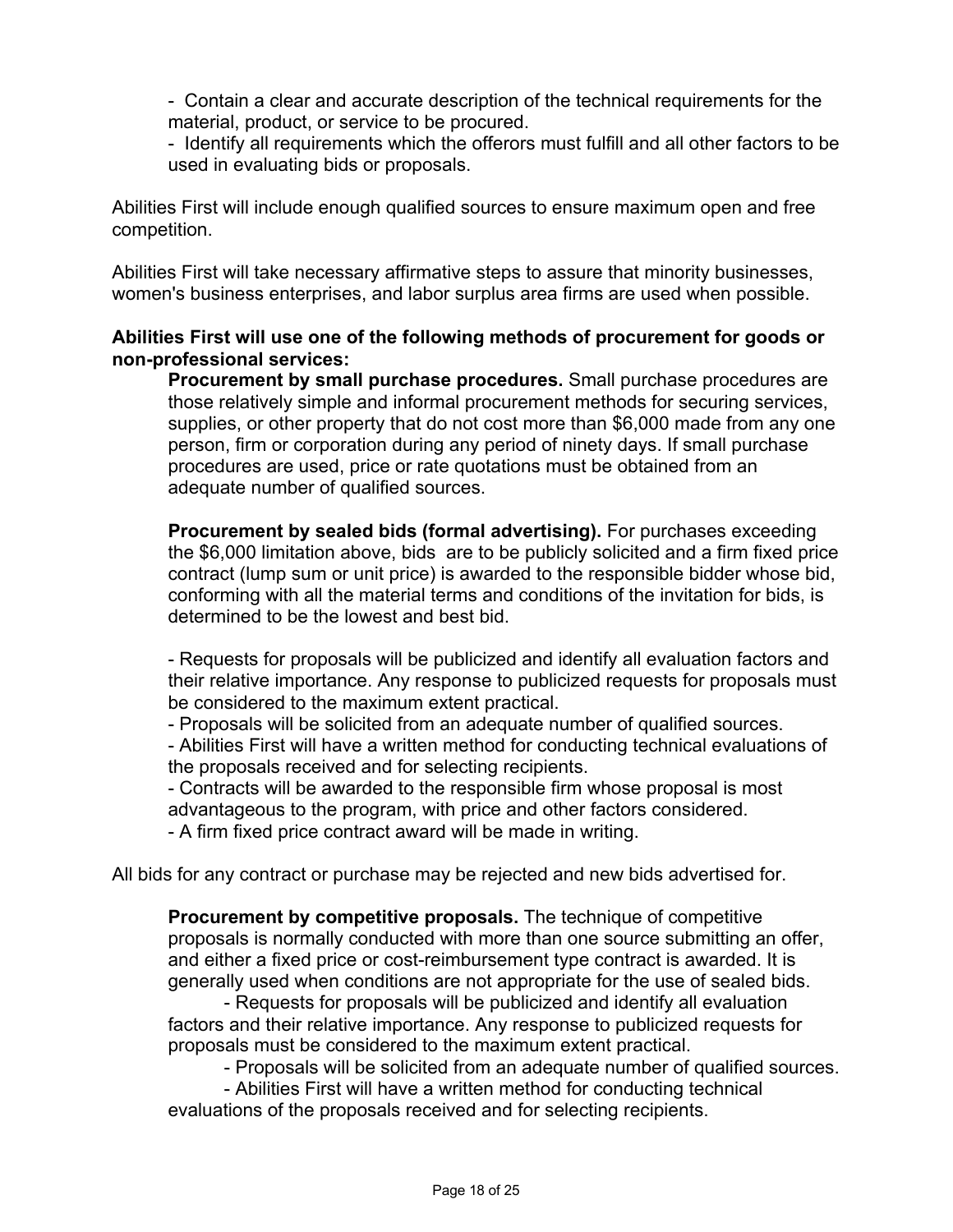- Contracts will be awarded to the responsible firm whose proposal is most advantageous to the program, with price and other factors considered.

**Procurement by noncompetitive proposals**. Procurement by noncompetitive proposals is procurement through solicitation of a proposal from only one source and may be used only when one or more of the following circumstances apply:

-The item is available only from a single source.

-The public exigency or emergency for the requirement will not permit a delay resulting from competitive solicitation.

-After solicitation of a number of sources, competition is determined inadequate.

### **Emergency procurement, waiver of competitive bids or proposals.**

In the event the Executive Director determines that there exists a threat to life, property, public health or public safety or when immediate expenditure is necessary for repairs to property of Abilities First in order to protect against further loss of, or damage to, property, to prevent or minimize serious disruption in services or to ensure the integrity of records, the requirement of competitive bids or proposals for supplies or services may be waived on an emergency basis with approval of the Board President, or Vice-President (in the event of unavailability of the President). Such emergency procurements shall be made with as much competition as is practicable under the circumstances, such as calling at least three vendors in the area for pricing for emergency availability, and a log being kept of such contacts for record-keeping purposes.

### **Funded Entities' use of Board funds for purchasing equipment or services:**

Corporations receiving Board funds for purchase of equipment and/or services must adhere to the Board's procurement policy as stated above as well as to the following:

- 1. Upon request for equipment from specific eligible corporations, and upon approval of the purchase of the equipment, and/or services, the Board could authorize the Executive Director to work closely with the representative(s) of said corporations in purchasing the equipment and/or services.
- 2. Purchased equipment would become the property of the aforementioned eligible corporations. Exceptions could be made to this policy for any reason that the Board would deem appropriate.
- 3. An inventory of Board-owned property will be maintained by serial number or whatever is appropriate by the Board's office, and annual inventory would be conducted by the Board's office of all equipment owned by the Board.
- 4. Any Board property would be considered permanent property and not expendable. If such equipment becomes inoperable, the using agency could not dispose of such equipment without authority granted by the Board. Such specific arrangements would be outlined in the lease agreement.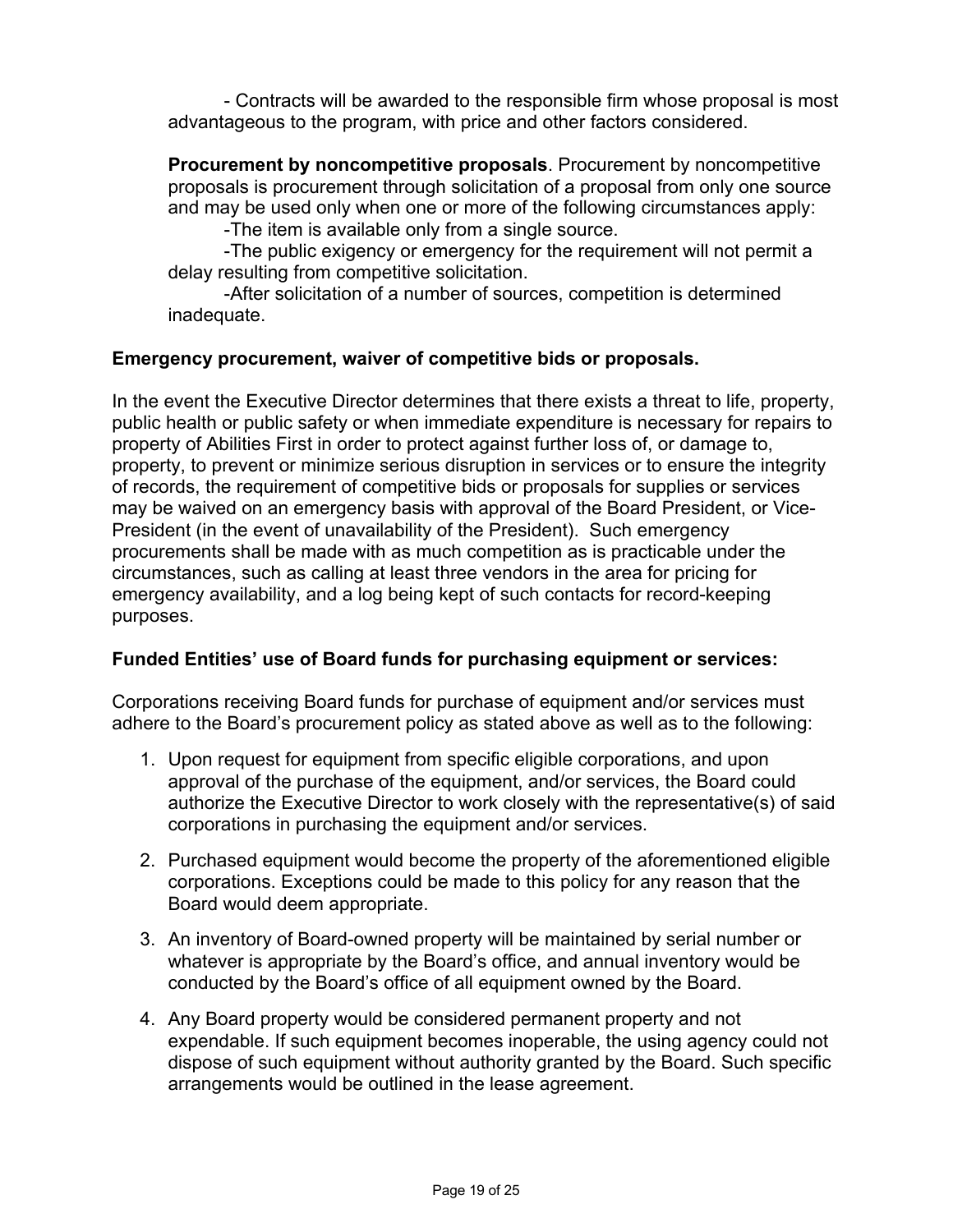- 5. It is the general policy of the Board not to purchase consumable items for a corporation, such as operational supplies, etc. Exceptions could be made to this policy for some reason that the Board would deem appropriate.
- 6. All property and equipment purchased by County Board funds shall be documented, inventoried, and accounted for semiannually by the Board's staff.

### POLICY #12 - BOARD SURPLUS (UNBUDGETED) FUNDS

- 1. The Board should ascertain there are a minimum of unbudgeted funds in the original yearly budget plan.
- 2. At least five percent (5%) of projected levy revenue should be allocated for "contingency" line items.
- 3. If financial reports do show surplus funds during the year, these funds should then be subject to the Board's application process beginning with the next regularly scheduled Board meeting.
- 4. If there are surplus funds from a previously budgeted item, then these funds become part of the contingency funds.
- 5. The Board shall strive to maintain an "operations reserve fund" equivalent to three months operating expenses. Operations reserve funding should be used in the event that the Board does not receive funding from program revenue sources.

## **V. POLICIES REGARDING RESIDENTIAL SERVICES**

It is the policy of this Board that all residential services/facilities should be organized under the concept of quality of life. Implicit in this concept is the belief that individuals with developmental disabilities should be a part of their community and have experiences that are similar to those of members of their age groups.

Some examples of the experiences that will be available to individuals receiving residential services include individual choice in daily routines, such as rising and retiring at a time appropriate in his/her age group; and a lifestyle which permits persons with developmental disabilities to observe holidays and other family days of personal significance.

The residential service provider should present the opportunity for each individual to maximize his/her abilities and independence. More specifically, the residential facility should provide:

- 1. A home environment specific to the needs and the lifestyles of the individuals who live there.
- 2. Space for each individual to have some privacy.
- 3. Barrier-free construction throughout and any modifications or adaptations necessary to ensure the safety and the freedom of movement of individuals with disabilities in the home.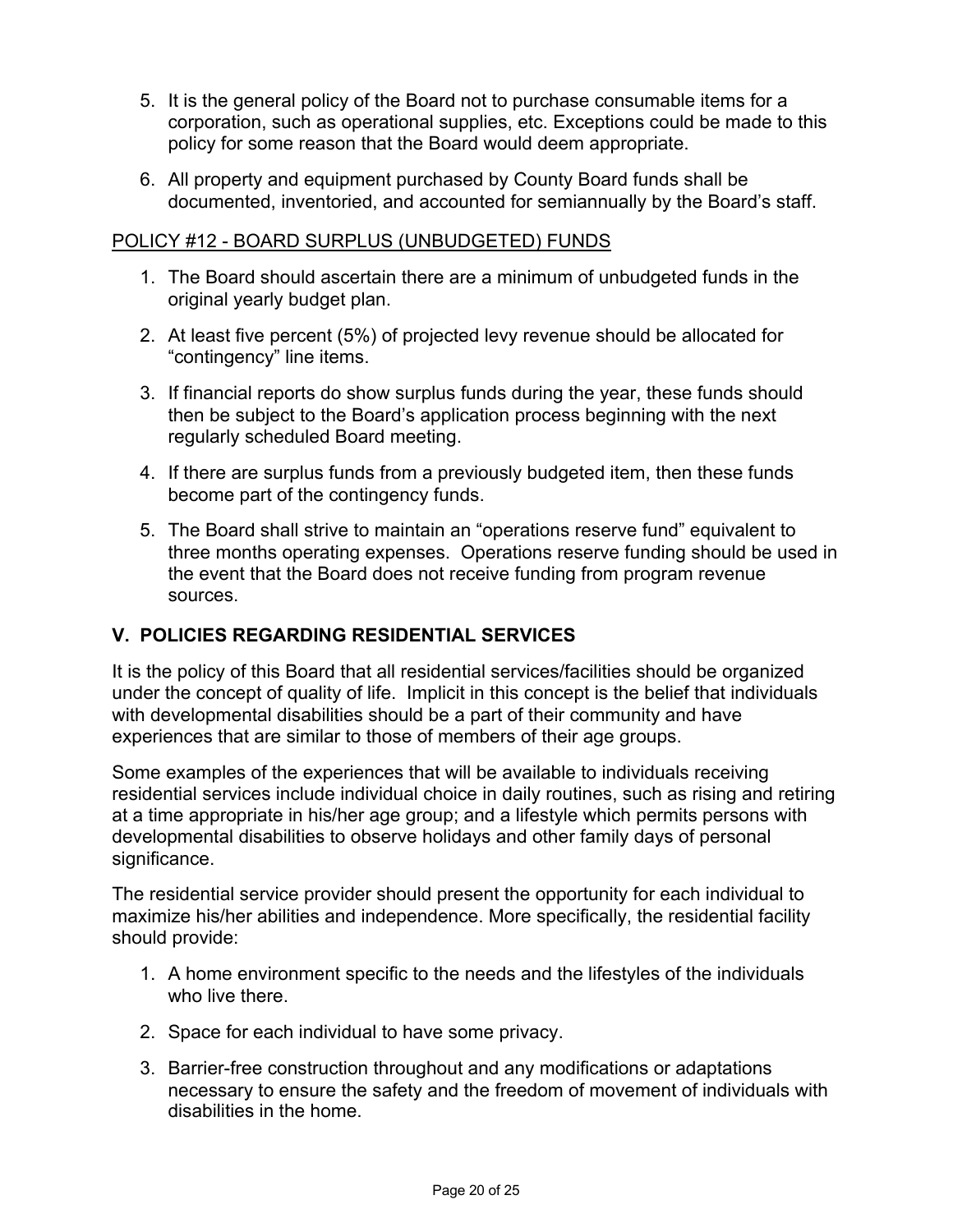- 4. The number of residents shall be small enough so as to insure that the individual needs of the residents are met and to insure the development of meaningful interpersonal relationships among individual residents and between the individuals with disabilities and the staff providing supports for the individuals.
- 5. The architectural environment should take into consideration some factors such as the need for privacy in toileting and bathing and the need in the facility for storing personal belongings. There should not be any restrictive devices such as bars on windows, nets over beds, etc.
- 6. The service provider and/or facility shall meet all State licensing requirements and applicable Federal requirements including but not limited to the DDD Medicaid Waiver Program Certification requirements.
- 7. The service provider shall adhere to the principles outlined by the DMH DDD Quality Outcomes Discussion Guide which is available to all DMH contracted providers.
- 8. Since working with individuals with developmental disabilities is extremely demanding and the responsibilities are great for those employed in this field, recruitment and training of personnel in residential services is a crucial consideration. No staff should be assigned responsibility for the care and training of residents without proper orientation and pre-service training in the area of residential care for persons with developmental disabilities.
- 9. Restraints should be used as per DMH regulations, including only utilizing restraints on an individually-prescribed basis with a behavior support plan. Restraints or seclusion shall never be used for the convenience of the staff or as punishment for the resident, or as a substitute for a program.
- 10.The Board does not favor having persons with developmental disabilities receiving residential services in the same home as persons with mental illness simply by virtue of the fact that said individuals have disabilities, except in the case of individuals with co-occurring diagnoses or when an individualized decision has been made specific to the persons involved.
- 11.The Board may make exceptions to the above policies regarding residential services.

In summary, all people respond to and benefit from meaningful relationships with other people. Such relationships are particularly important in respect to residential services where the size of the staff maximizes the possibility of individualizing the care of each resident, and providing the resident with the feeling that he/she is a part of a family who cares.

It is the general policy of this Board to encourage the development of residential services which provide individuals with developmental disabilities the support that they need to live in their own home with as much independence as possible, while maintaining their safety and emotional well-being.

The Board does not encourage the development of so-called residential centers, which, by Missouri Statutes, are those with more than nine (9) residents.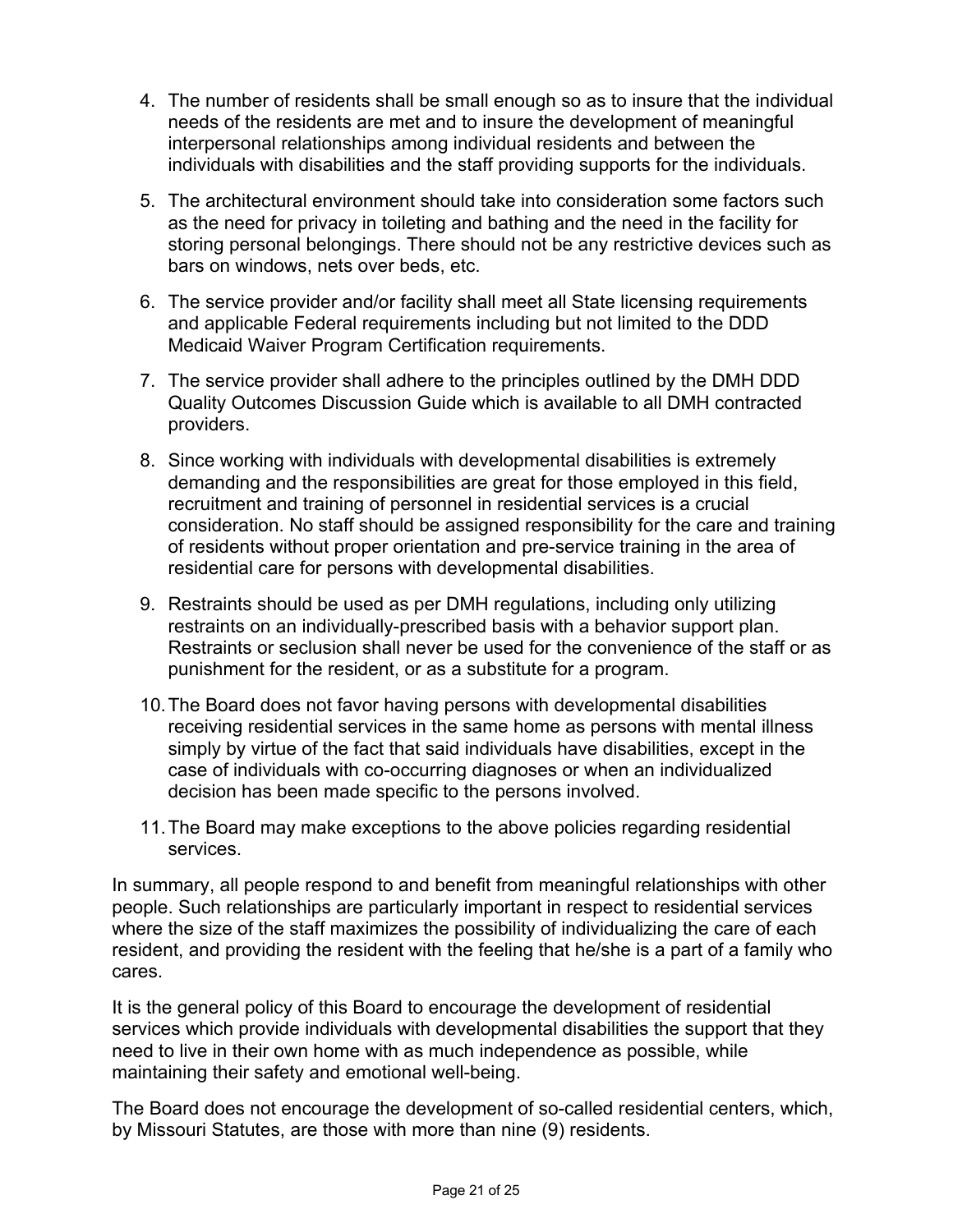# **VI. POLICIES REGARDING SHELTERED WORKSHOPS**

It shall be the policy of this Board to endorse the concept of the extended employment workshops as outlined in Sections 178.910 through 178.960 of the Revised Statutes of Missouri. Such workshops are referred to as "Work Activity Centers" under the laws of the United States (29 U.S.C.§214 (c)) and are issued special certificates by the U.S. Department of Labor.

Sheltered workshops should have physically separate facilities with an identifiable program which is designed exclusively to provide work activity for workers with developmental disabilities whose physical and/or mental limitations are so severe as to make their starting productive capacity extremely low.

Sheltered Workshops should strive to develop job skills necessary for competitive employment in every employee. The ultimate goal of the Sheltered Workshop should be to assist employees to develop skills to be employed competitively in the community. The Board does not encourage segregated settings for persons with disabilities unless there is no better option. Individuals who are employed by a Sheltered Workshop should always be there by choice as per the United States Department of Justice.

The Board believes, according to RSMo. 178.910, the primary purpose of a sheltered workshop is to serve its employees with disabilities rather than to emphasize productivity and that a sheltered workshop shall coordinate and integrate its services with other entities which support individuals with developmental disabilities. While production has a role in the successful operation of sheltered workshops, and provides a means of service to employees with disabilities, production requirements must always be kept subordinate to the needs of individual employees. To this end the Board may from time to time adopt funding policies intended to foster and encourage what the Board judges to be the proper operation, management and employment practices of sheltered workshops.

The Board also endorses the concept of normalization in sheltered workshops such that normal fringe benefits enjoyed by the management of the workshop are also enjoyed by the employees in such areas as sick leave, paid vacations, holiday pay, regular breaks, etc., that are common in regular industrial enterprises. The physical facilities of sheltered workshops should offer attractive working conditions and, above all, provide a safe working environment for the employees.

## **VII. POLICIES REGARDING THE BOARD'S APPLICATION PROCESS**

When a not-for-profit corporation or other service provider wishes to request funds from the Board, a representative must first request an appearance at a regular Board meeting. The representative must state clearly the purpose and amount of the request. The Board's staff person shall consult with the chair.

If the Chair of the Board agrees, the request will be placed on a future agenda and an application must be made via the Board's electronic format on the website. The following information must be included as well as any other information indicated on the web application or by the Board:

a) A statement and documentation of need for the proposed project;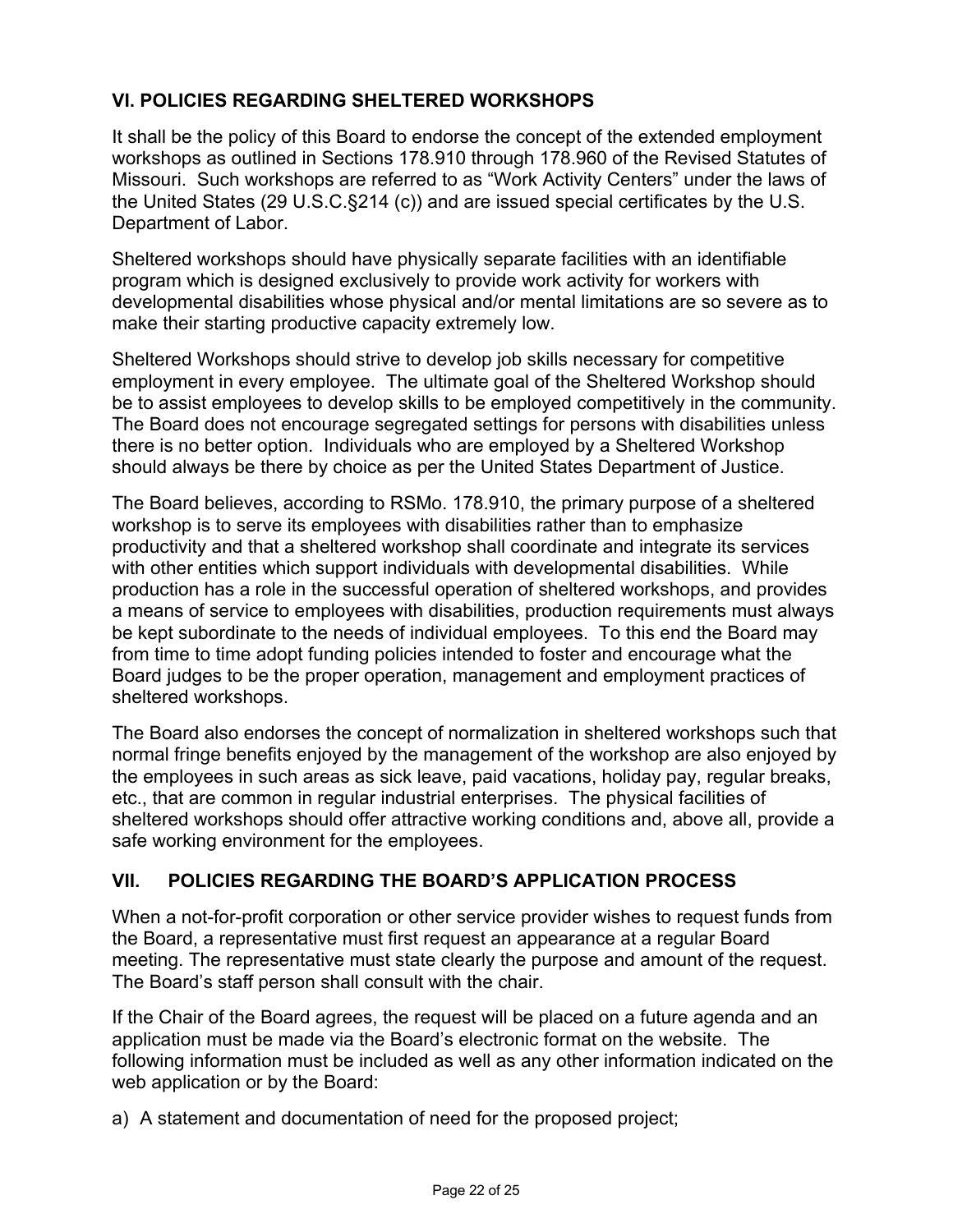- b) A feasibility study, if applicable (i.e. new projects).
- c) A description of the proposed program which should include the objectives, who will be served (age, group, type of developmental disability, and a general assessment of the level of functional impairment incurred by the individuals proposed to be served), what services will be offered, and a list of prospective clients; if applicable.
- d) A budget for the proposed program;
- e) A current financial statement from the not-for-profit agency submitting the proposal. Each agency shall be required to submit such a statement once each quarter, in its applications. If a not-for-profit agency is submitting an application, it shall have a copy of its current 990 with all schedules and attachments on file at the Board's administrative office. If the not-for profit agency is not required to file a 990, the Board may, at its discretion, request other financial information it feels is pertinent to the application process.
- f) Projected financial support of new programs after one year of operation; if applicable.
- g) Number of individuals with developmental disabilities served in all programs and number of staff and faculty employed by the agency.

Not-for-profit corporations submitting applications to the Board must limit their requests for occupancy costs (i.e.: rent, utilities, maintenance: insurance, etc.) to 12% of the total cost of any specific program for which funds are requested. All requests for capital expenditures must include specific documentation as to why the agency is unable to utilize other funding sources and shall provide documentation of rejections from all other known sources of funding for such expenditures. The Board funding priority is to provide for the direct services and needs of individuals with developmental disabilities prior to funding capital expenditures and/or occupancy or administrative costs.

Each agency which requests funds from the Board shall file an annual budget and an annual audit with the Board's office.

Completed applications must be presented to the Board's staff person at the time designated by the Board's staff. The Board's Executive Committee may waive this requirement if it determines an emergency exists.

At the appointed Board meeting, a representative of the not-for-profit corporation or qualified entity shall present the application to the full Board. Applicants shall be given adequate time to present the application and answer questions from Board Members.

Board Members shall take the following factors into consideration when considering which projects to fund:

- a) Availability of funds.
- b) Is the need for the project adequately documented?
- c) Does the project meet the conditions stated in the Board's Goal & Policy Statement?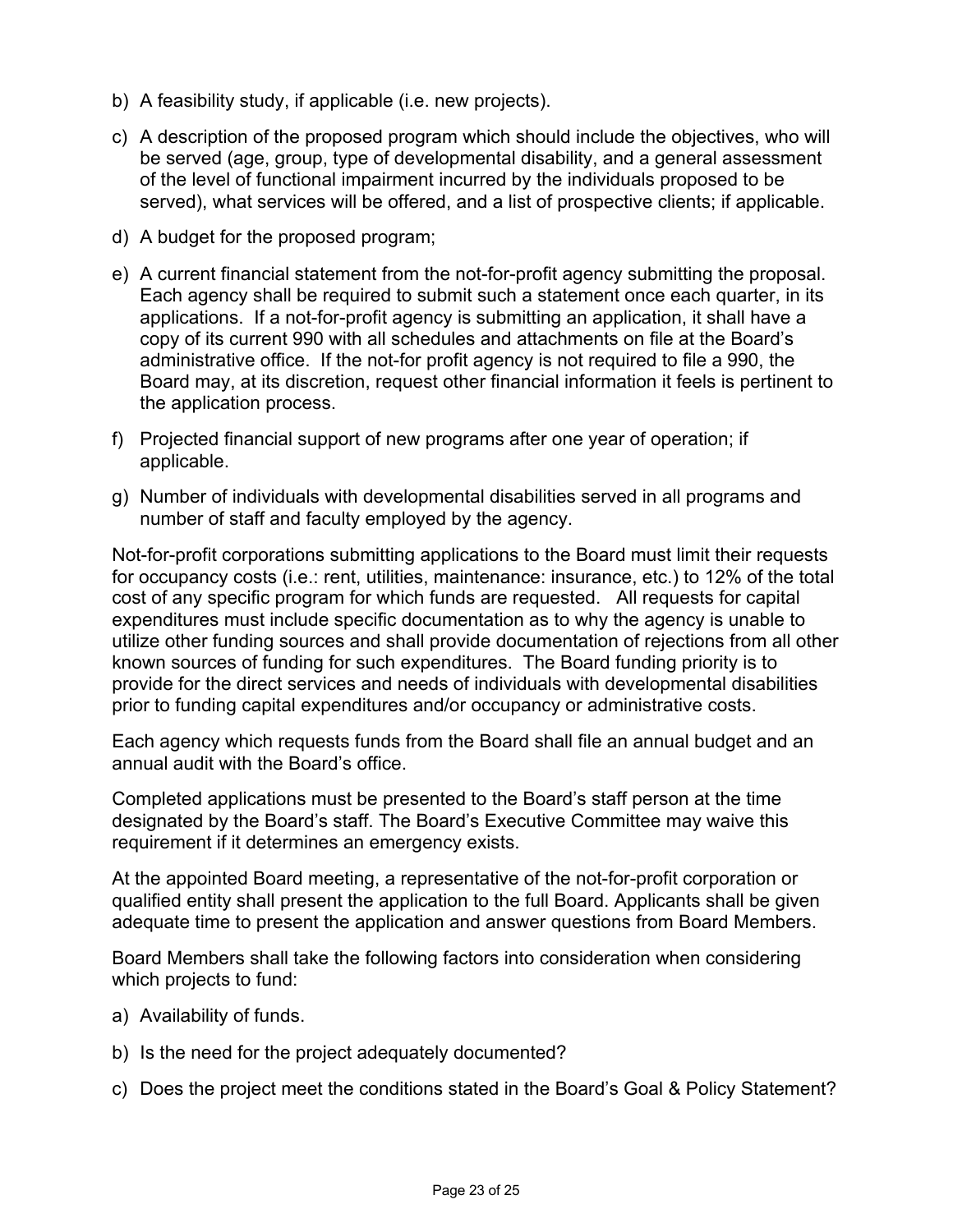- d) How does the project conform to the priorities listed in the annual budget and the Board's Strategic Plan?
- e) How does the project fit within the priorities set by the applicant agency, and the appropriate State agencies?

## **CONFLICT OF INTEREST POLICY**

It is critical for the Board to protect Abilities First's interests when it is contemplating entering into a transaction or arrangement with another entity. The Board must assess any situation that might benefit the private interest of an officer or director of an applicant entity or might result in a possible excess benefit transaction. The Board may consider many factors when making the determination as to whether or not an applicant entity is operating under a conflict of interest. The information below is meant to clarify, but does not describe every possible conflict of interest or every possible means by which the Board will determine whether or not a conflict exists. Entities which are deemed by the Board to be operating under a conflict of interest, shall not be eligible for funding from Abilities First.

#### 1. **Interested Party**

Any entity or its director, principal officer, or member of a committee with governing board delegated powers, who has a direct or indirect financial interest, as defined below, is an interested party.

### 2. **Financial Interest**

A party has a financial interest if the party has, directly or indirectly, through business, investment, or family:

**a.** An ownership or investment interest in any entity with which the applicant entity has a transaction or arrangement,

**b.** A compensation arrangement with the applicant entity or with any entity or individual with which the applicant entity has a transaction or arrangement, or

**c.** A potential ownership or investment interest in, or compensation arrangement with, any entity or individual with which the applicant entity is negotiating a transaction or arrangement. Compensation includes direct and indirect remuneration as well as gifts or favors that are not insubstantial.

### 3. **Duty to Disclose**

In connection with any actual or possible conflict of interest, an interested party must disclose the existence of the financial interest and disclose all material facts Abilities First.

### 4. **Determining Whether a Conflict of Interest Exists**

After disclosure of the financial interest and all material facts, and after any discussion with the interested party, the determination of a conflict of interest is discussed and voted upon. Abilities First shall decide if a conflict of interest exists.

### 5. **Violations of the Conflicts of Interest Policy**

**a.** If Abilities First has reasonable cause to believe an applicant entity has failed to disclose actual or possible conflicts of interest, it shall inform the applicant entity of the basis for such belief and afford the applicant entity an opportunity to explain the alleged failure to disclose.